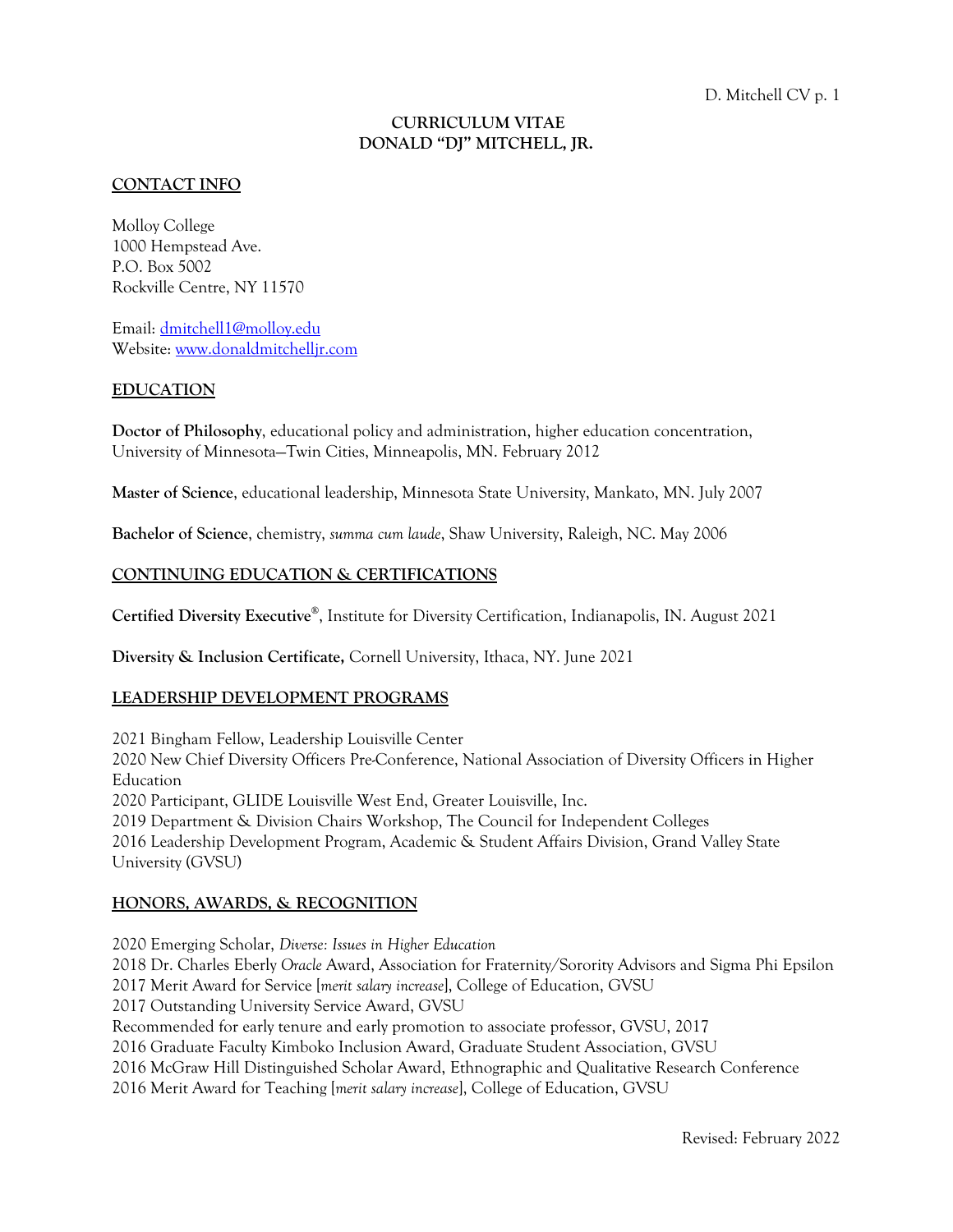2015 "Celebrating Scholarship" Video Series Profile Honoree [*one of three faculty members selected each year*], University Libraries, GVSU 2015 Distinguished Early-Career Scholar, Center for Scholarly & Creative Excellence, GVSU 2015 Distinguished Young Alumni Award, Minnesota State University, Mankato 2015 Emerging Scholar Award, American College Personnel Association Fulbright Specialist Roster Candidate, World Learning, 2015 – 2022 2015 Merit Award for Scholarship [*merit salary increase*], College of Education, GVSU 2015 Outstanding Community Member, Omicron Alpha Chapter of Sigma Lambda Gamma National Sorority, Inc. 2014 Dr. Carlos J. Vallejo Memorial Award for Emerging Scholarship, Multicultural/Multiethnic Education Special Interest Group, American Educational Research Association 2014 Faculty Author Recognition Profile Honoree [*one of three faculty members selected each year*], University Libraries, GVSU 2014 Outstanding Research Award, Men and Masculinities Standing Committee, American College Personnel Association 2014 Outstanding Young Alumnus Award, UNCF 2014 Rising Alumni Honoree, College of Education and Human Development, University of Minnesota 2014 Solidarity Award, Pride Awards, LGBT Resource Center, GVSU 2013 Graduate Outstanding Faculty Mentor, Graduate Student Association, GVSU 2013 John Zaugra Outstanding Research/Publication Award, Michigan College Personnel Association 2013 Outstanding Faculty Member, Student Life Awards, Office of Student Life, GVSU Honorable Mention, 2013 "Outstanding Doctoral Research Award Competition," American Association of *Blacks* in Higher Education 2012 Richard McKaig Outstanding Doctoral Research Award, Center for the Study of the College Fraternity and the Association for Fraternity/Sorority Advisors Pre-Doctoral Fellowship, Minnesota State University, Mankato, 2007 – 09 2005 Academic Achievement & Leadership Award, Brotherhood Dinner, North Carolina State University Outstanding Student in Chemistry, Shaw University, 2005, 2006 Who's Who Among Students in America's Colleges and Universities, 2005, 2006 Presidential Scholarship, Shaw University, 2002 – 06

# **HIGHER EDUCATION EXECUTIVE & ADMINISTRATIVE EXPERIENCE**

# **Vice President for Diversity, Equity, and Inclusion,** Molloy College, Rockville Centre, NY. February 2022 – Present

Collaborate with senior leaders to review and integrate equitable best practices into workplace policies, procedures, and programming; engage College-wide constituent groups and external stakeholders to structure and support DEI initiatives that are key to the College's mission; provide oversight for the development, implementation and evaluation of the College's strategic equity and justice plan, vision, and related goals; chair the Diversity Council; collaborate with Human Resources and other departments throughout the College to develop strategic hiring and retention efforts to attract and retain a highly talented, diverse workforce; coordinate with various stakeholders on a wide variety of equity and inclusion programming with a focus on students and student needs; collaborate to create effective DEI internal and external communications strategies; serve as a spokesperson for the College on matters related to diversity and inclusion in conjunction with appropriate offices; work across departments to create professional development opportunities that advance the importance of diversity, non-discrimination, social justice, access, and inclusion as a critical component of social, academic, and intellectual life at the College; serve as the senior DEI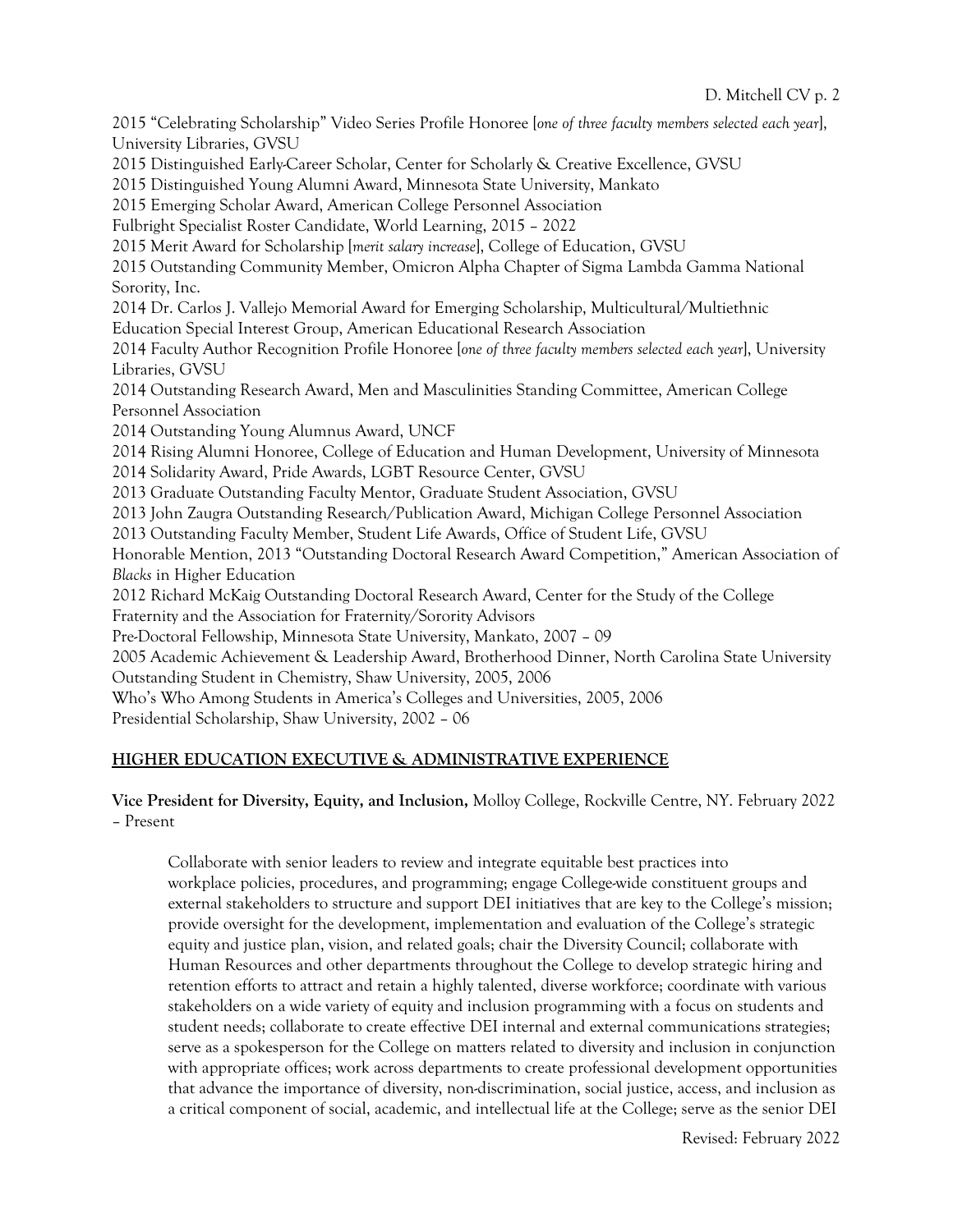advisor to the President and the Cabinet and manage processes to identify opportunities for institutional improvement; collect, analyze, monitor, and disseminate institutional data to benchmark and promote accountability to ensure equitable programs, policies and procedures in all areas of the Institution; and, serve on the President's Cabinet which includes actively participating in the College's annual, and long-term planning, as well as the formulation and execution of the College's overall strategic vision.

**Chief Diversity, Equity and Inclusion Officer**, Office of the President, Bellarmine University, Louisville, KY. June 2020 – February 2022

Served as the key advisor to the President and Cabinet on university-wide diversity, equity and inclusion (DEI) initiatives, programs, and policies; developed, monitored, assessed, and evaluated University-wide DEI key performance indicators in collaboration with the President's Advisory Board on Equity and Inclusion to foster an inclusive and respectful community; served as a point of contact for community partnerships and external relations related to DEI; and, collaborated with campus partners to strengthen student, staff, and faculty cultural competency to fulfill students' needs and expectations and ensure students are prepared to enter a diverse, global society.

**Accomplishments include:**

- § **Facilitated the development of divisional and school DEI strategic plans.**
- § **Developed and managed an internal grant program to support DEI programming for the University and the local community.**
- § **Launched and managed the DEI guest lecture stipend program for Bellarmine faculty and staff.**
- § **Established community engagement DEI focus areas of education, health and wellness, and financial empowerment for the University community.**
- § **Developed and supervised the DEI Faculty Fellows program.**
- § **Worked with Cabinet to recognize and commemorate Juneteenth for the first time in the University's history in 2020.**
- § **Founded the Bellarmine University DEI Endorsement (certificate program) and served as the endorsement director.**
- § **Co-chaired the development of a Flexible Work Arrangement policy using an equity lens to help employees return to campus during COVID-19.**
- § **Coordinated the launch of the University's diversity data dashboard in partnership with Institutional Research and Effectiveness.**

**Co-Chair,** President's Advisory Board on Equity & Inclusion, Bellarmine University, Louisville, KY. January 2019 – January 2022

Advised the President on the evaluation and implementation of work, programming, curricula, personnel, and structure related to diversity, equity, and inclusion using intersectionality, inclusive excellence, and multicultural organization frameworks. Led the identification of training and educational opportunities for faculty, staff, and students.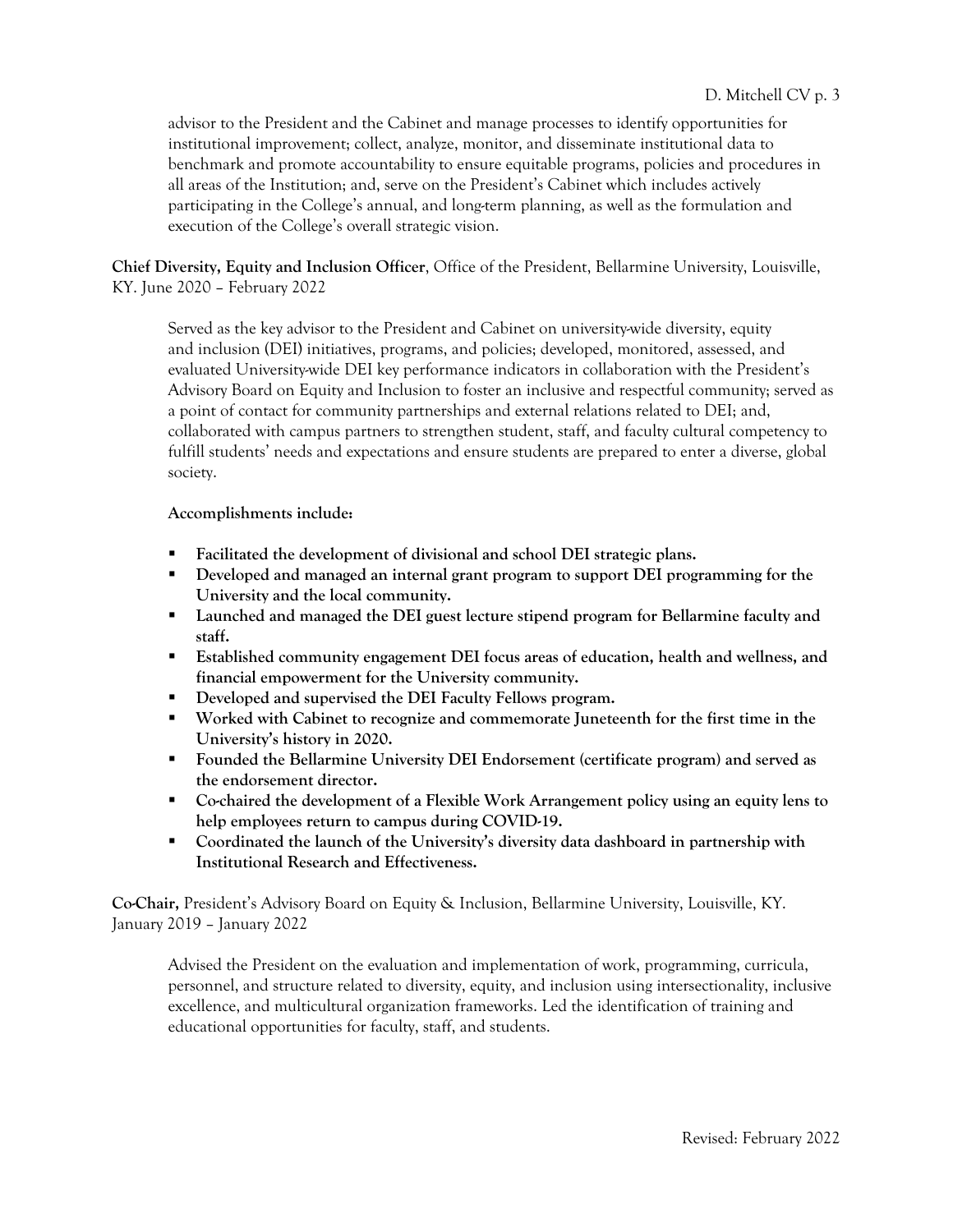**Accomplishments include:**

- § **Spearheaded the development of the Bellarmine University's strategic priority related to DEI.**
- § **Co-facilitated the physical expansion of the Office of Identity & Inclusion.**
- Led the establishment of faculty and staff affinity groups for Black and LGBTQ+ faculty and **staff.**
- § **Secured \$50,000 in gifts for university initiatives related to diversity, equity, and inclusion.**
- Designed the University's initial webpages related to diversity, equity, and inclusion.

**Chair,** MEd in Higher Education Leadership and Social Justice Program, Annsley Frazier Thornton School of Education, Bellarmine University, Louisville, KY. June 2018 – August 2021

Served as chief operating and human resources officer for the MEd in Higher Education Leadership and Social Justice program, which included recruiting adjunct faculty, staffing courses, and evaluation of adjunct faculty; course scheduling; program assessment; admissions; marketing and advertising; degree completion audits; and served as the primary contact for all matters related to the program.

**Accomplishments include:**

- § **Successfully hired five adjunct faculty of Color, representing 62% of all adjunct faculty during tenure.**
- Designed the assessment plan for the program.
- § **Led the program through three assessment cycles for program improvement and SACSCOC accreditation.**

**Coordinator,** Student Academic Success Courses, College of Education, GVSU, Grand Rapids, MI. November 2015 – May 2017

Served as chief operating officer for university-wide undergraduate student academic success courses, which includes course scheduling, course assessment, and serving as the primary contact for all matters related to the courses.

# **Faculty Associate,** Division of Inclusion & Equity, GVSU, Allendale, MI. August 2015 – May 2017

Assisted in the development of a multi-course Social Justice Certificate Program, or alternative training and educational opportunities, for faculty and staff; served as a liaison to employee affinity groups on campus; served as a faculty advisor to social justice centers (Women's Center, Office of Multicultural Affairs, Milton E. Ford LGBT Resource Center); and advised the Leadership Team on continued reorganization and evaluation of work, programming, personnel, and structure, particularly within an intersectional framework.

**Accomplishments include:**

- Served as co-chair for the Campus Climate Faculty Action Group, a faculty committee that **made recommendations to the President to improve the climate for faculty.**
- § **Served as co-chair of the Black Faculty and Staff Association.**
- Secured \$7,000 in institutional funds for the Black Faculty and Staff Association.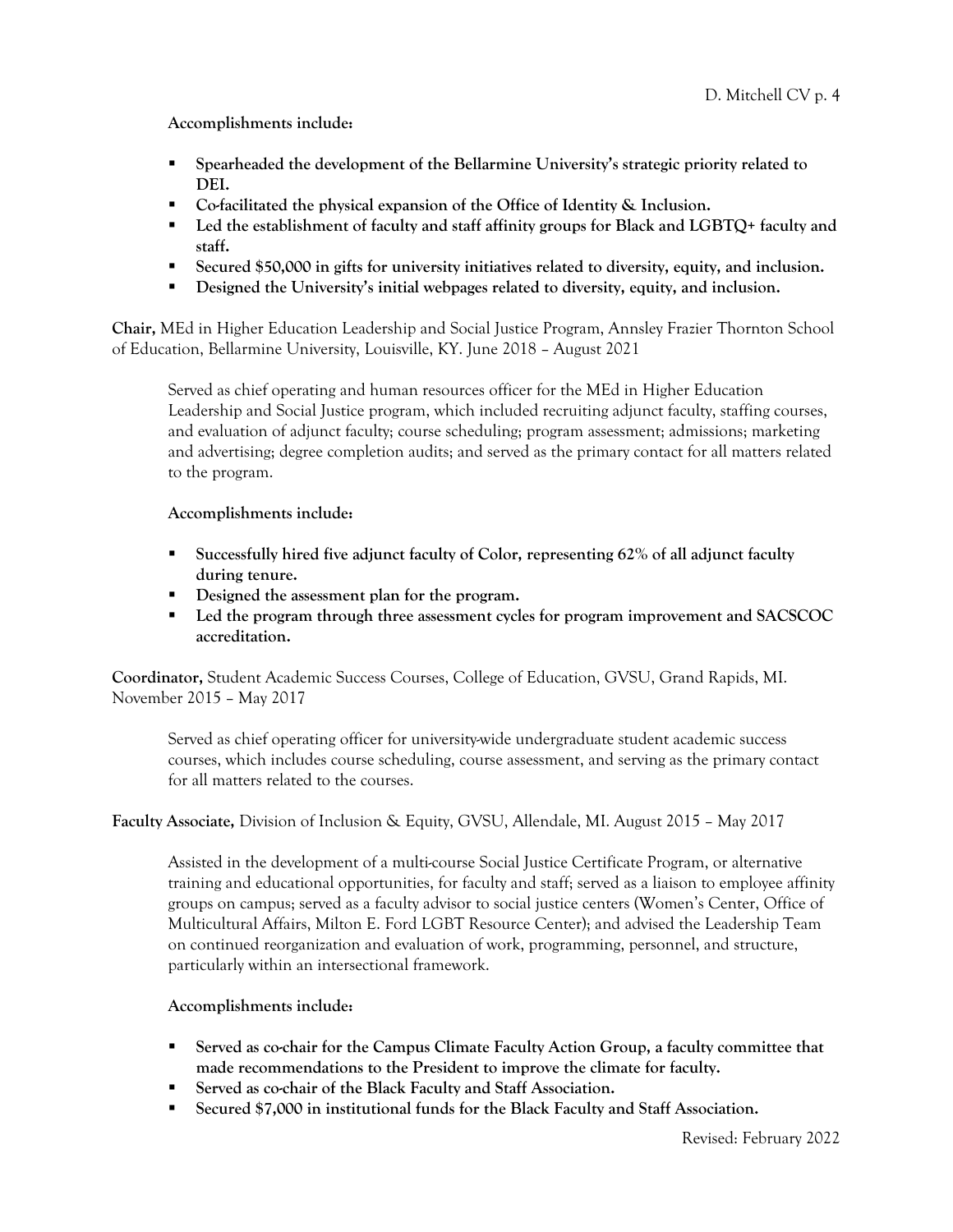**Program Coordinator,** MEd in Higher Education Program, College of Education, GVSU, Grand Rapids, MI. July 2015 – May 2017

Served as chief operating and human resources officer for the MEd in Higher Education program, which includes recruiting adjunct faculty, staffing courses, professional development for adjunct faculty, and evaluation of adjunct faculty; course scheduling; program assessment; admissions; degree completion audits; and served as the primary contact for all matters related to the program.

**Accomplishments include:**

- § **Successfully hired the first adjunct faculty of Color in the program.**
- Led the program through its first strategic planning process.
- § **Revised the assessment plan for the program.**

**Graduate Recruitment & Retention Specialist,** The David T. Kearns Center for Leadership and Diversity in Arts, Sciences and Engineering, University of Rochester, Rochester, NY. July 2010 – July 2012

Led graduate recruitment efforts to increase the number of qualified low-income, first-generation college, and underrepresented minority student applicants in Arts, Sciences and Engineering and assisted with graduate retention initiatives. Major accomplishments included:

#### **Accomplishments include:**

- **•** Traveled to over 20 U.S. cities to recruit historically underrepresented graduate students.
- § **Secured tuition scholarships for historically underrepresented students.**
- § **Underrepresented minority PhD applications increased 90% during tenure.**
- Led the development of marketing materials for graduate studies.

**Instructor & Coordinator**, Super Scholar/EXCEL Summer Academy, Office of Graduate Placement, Xavier University of Louisiana, New Orleans, LA. Summer 2009

Taught ACT Math prep and coordinated educational and cultural programs.

**Graduate Assistant,** Common Ground Consortium, College of Education, University of Minnesota, Minneapolis, MN. Spring 2009

Assisted the program coordinator with advertising and evaluation initiatives.

**Intern,** Office of the Vice President for Student Affairs, Minnesota State University, Mankato, MN. Summer 2007

Participated in the Minnesota State University, Mankato Foundation Board Annual Strategic Planning Retreat.

**Practicum,** Office of the Provost and Vice President for Academic Affairs, Minnesota State University, Mankato, MN. Spring 2007

Shadowed the Provost and Vice President for Academic Affairs to learn about leadership and administration in academic affairs through a course titled "Experience and Education."

Revised: February 2022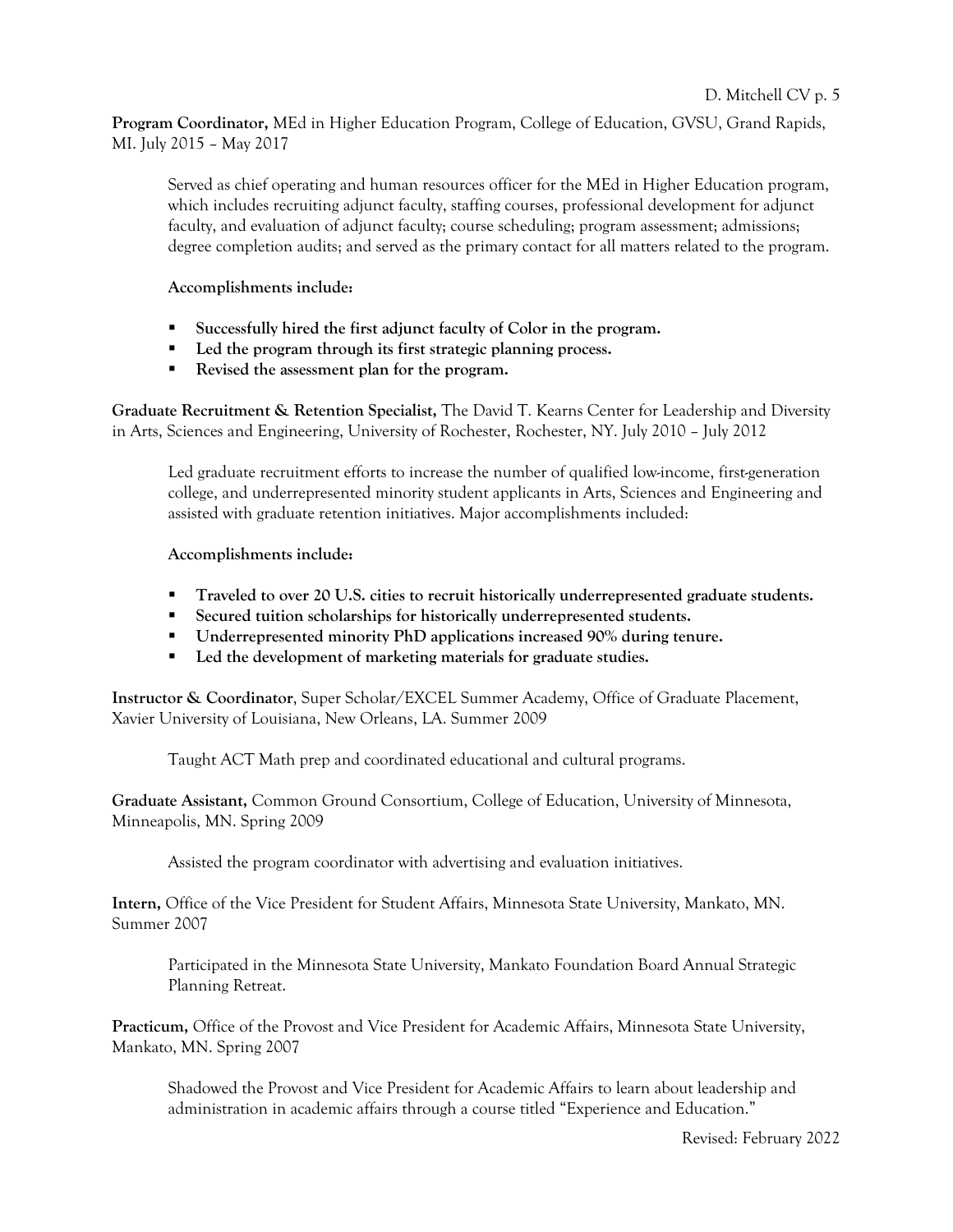**Graduate Research Assistant**, Office of the Vice President for Student Affairs, Minnesota State University, Mankato, MN. August 2006 – May 2007

Conducted research, assessment, and planning projects and served as the liaison between the Office of the Vice President for Student Affairs and student leaders.

### **TEACHING & GRADUATE ADVISING/MENTORING EXPERIENCE** \**also taught hybrid/online version*

**Full Professor of Education** [tenured], School of Education and Human Services, Molloy College, February 2022 – Present

**Full Professor of Education** [tenured], Annsley Frazier Thornton School of Education, Bellarmine University, Louisville, KY. August 2017 – February 2022

Teach graduate-level courses, academic advisor, and dissertation chair for Higher Education Programs. Courses include:

- EDRE 805: Advanced Study in Qualitative Research (S '19)
- EDUG 801: Professional Ethics & Social Justice (F '17)
- EDUG 858: International or Cross Cultural Experience (Su '18)
- HRED 610: Program Assessment and Evaluation in Higher Education (F '19)
- § HRED 615: The College Student: Theories, Trends and Interventions\* [*developed*] (F '18, F '19, F '20, S '21, Su '21)
- HRED 620/820: Multicultural Theory, Competencies, and Application\* (S '18, F '18, S '19, F '19)
- § HRED 665: The Community College\* [*developed*] (Su '19)
- **HRED 699: Portfolio Development in Higher Education Leadership & Social Justice\*** [*developed*] (F '19)
- HRED 700: Internship in Higher Education\* (F '19)
- **EXECUTE:** HRED 815: Student Development Theory and Adult Development Theory (Su '18)
- HRED 865: The American Community College: History, Mission, Current Status, and Emerging Issues (S '18)
- HRED 900: Practicum: Senior Leadership Capstone<sup>\*</sup> (S '18, Su '18)

**Assistant Professor of Higher Education**, Leadership and Learning Unit, College of Education, GVSU, Grand Rapids, MI. August 2012 – May 2017 **[recommended for early tenure and early promotion to associate professor in 2017]**

Taught graduate-level courses, academic advisor, and research advisor in the MEd in Higher Education program. Courses included:

- EDH 647: Theories of College Student Development (F '12, F '13, F '14)
- § EDH 651: Higher Education and Student Affairs Functions\* (W '13, W '14)
- $\blacksquare$  EDH 652: The American College Student<sup>\*</sup> (F '12, W '13, F '13, W '14, F '14, W '15, F '15, W '16, F '16, W '17)
- EDH 656: Organization and Administration of Higher Education\* (F '12, F '13, F '14, F '15)
- EDH 657: The Community College<sup>\*</sup> (S '13, S '14, S '15)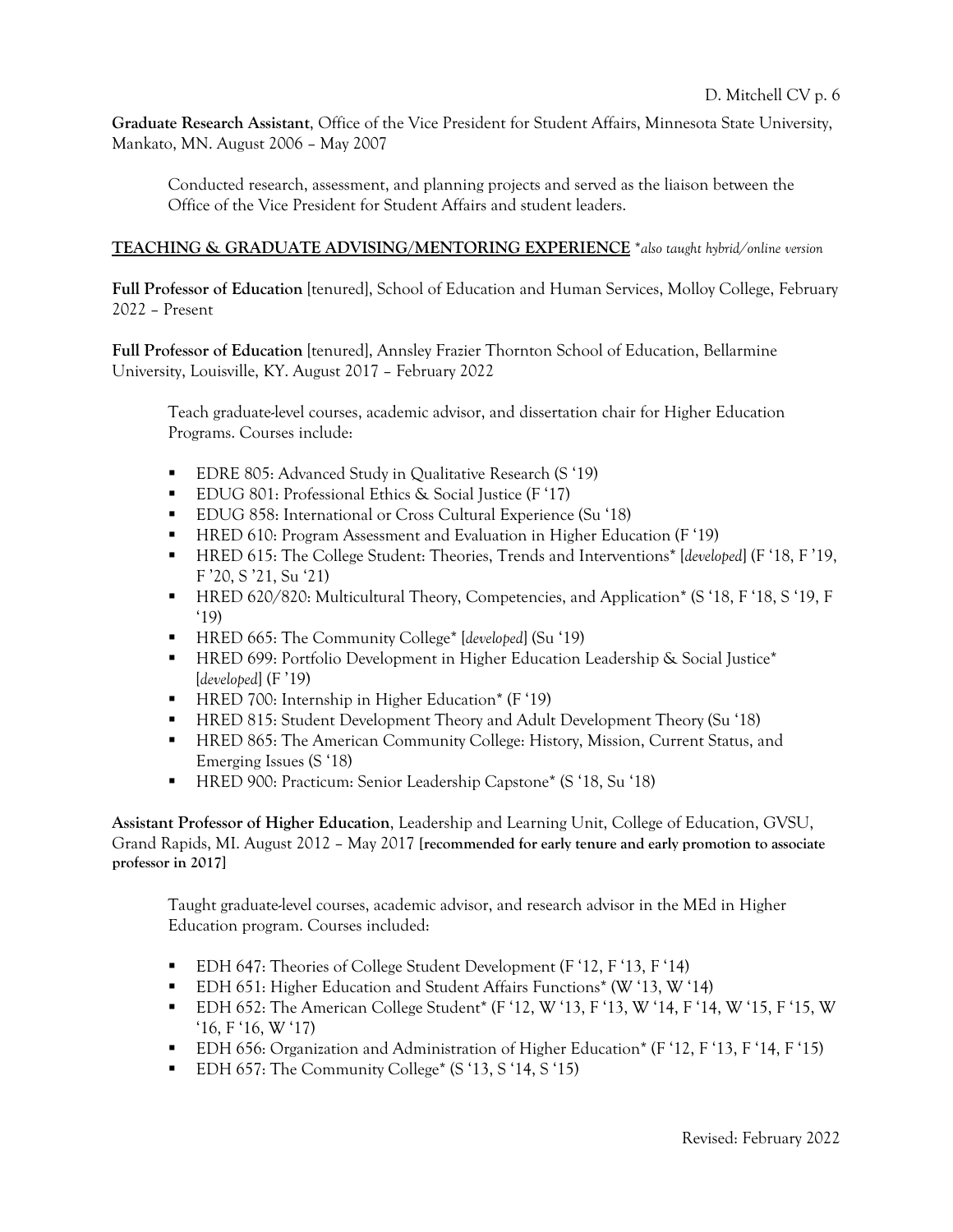- § EDH 680: Minority-Serving Institutions: History, Culture, and Student Affairs\* [*developed*] (S '14, S '16)
- EDH 685/686: Practicum I/II<sup>\*</sup> (Su '13, Su '15, Su '16, Su '17)
- EDH 693: Master's Project (Su '13, F '13, W '14, W '15)
- EDH 695: Master's Thesis (W '13, W '15, W '16, F '16, W '17)
- EDH 699: Independent Study (Su '17)

**Instructor of Educational Leadership & Pre-Doctoral Fellow**, Department of Educational

Leadership, College of Education, Minnesota State University, Mankato, MN. August 2007 – May 2009

Taught graduate-level courses in the Department of Educational Leadership and an undergraduatelevel course in the Department of Chemistry and Geology. Courses included:

# **Undergraduate**

■ CHEM 100: Chemistry and Society (F '07, S '08)

# **Graduate**

- § EDLD 644: Historically Black Colleges and Universities: History, Culture, and Leadership\* [*developed*] (F '07, F '08)
- § EDLD 644: Racial and Ethnic Diversity in Higher Education\* [*developed*] (S '09)
- EDLD 651: Ethics in Leadership<sup>\*</sup> (S '08, F '08, S '09)

# **Other Higher Education Teaching Appointments and Experience**

**Guest Lecturer,** History, Role and Relevance of Historically Black Colleges and Universities, Western Carolina University, Spring 2021

**Panelist,** "Leadership from the Lens of Higher Education," EDUG 803: Leadership and Communication, Summer 2020, Summer 2021

**Guest Lecturer,** ELPS 998: Current Events and Topics in Higher Education, University of Kansas, Spring 2018

**Co-Author**, New Program Proposal for the MEd in Higher Education Leadership and Social Justice, 2017 **Graduate Certification Status,** Department of Educational Studies, Purdue University, 2016 – 2018 **Guest Lecturer**, HIED 7374: The College Student, Sam Houston State University, Summer 2016 **Adjunct Doctoral Faculty,** College of Doctoral Studies, Grand Canyon University, 2015 – 2017 **Associate Graduate Faculty**, Graduate School, The University of Southern Mississippi, 2013 – 2015 **Guest Lecturer**, US 180: Freshman Academy Institute, GVSU, Fall 2013

**Co-Instructor**, CAS 147: Culture of the Academy, University of Rochester, Summer 2012 **Guest Lecturer**, CAS 147: Culture of the Academy, University of Rochester, Summer 2011

# **Graduate Advising & Mentorship**

# **Doctoral Dissertation – Chair**

- 5. Cornelius, T. (2021). *Views from the margins: A multiple-case study of the lived experiences of Black women senior-level student affairs administrators.* PhD, leadership in higher education, Bellarmine University, Louisville, KY.
- 4. Johnson, K. (2020). "*We live in two worlds": Foreign-born college and university presidents–perspectives, leadership, and resiliency.* PhD, leadership in higher education, Bellarmine University, Louisville, KY. **\*\*Graduate Student Research Grant, Academic Affairs, Bellarmine University [\$500]**\*\*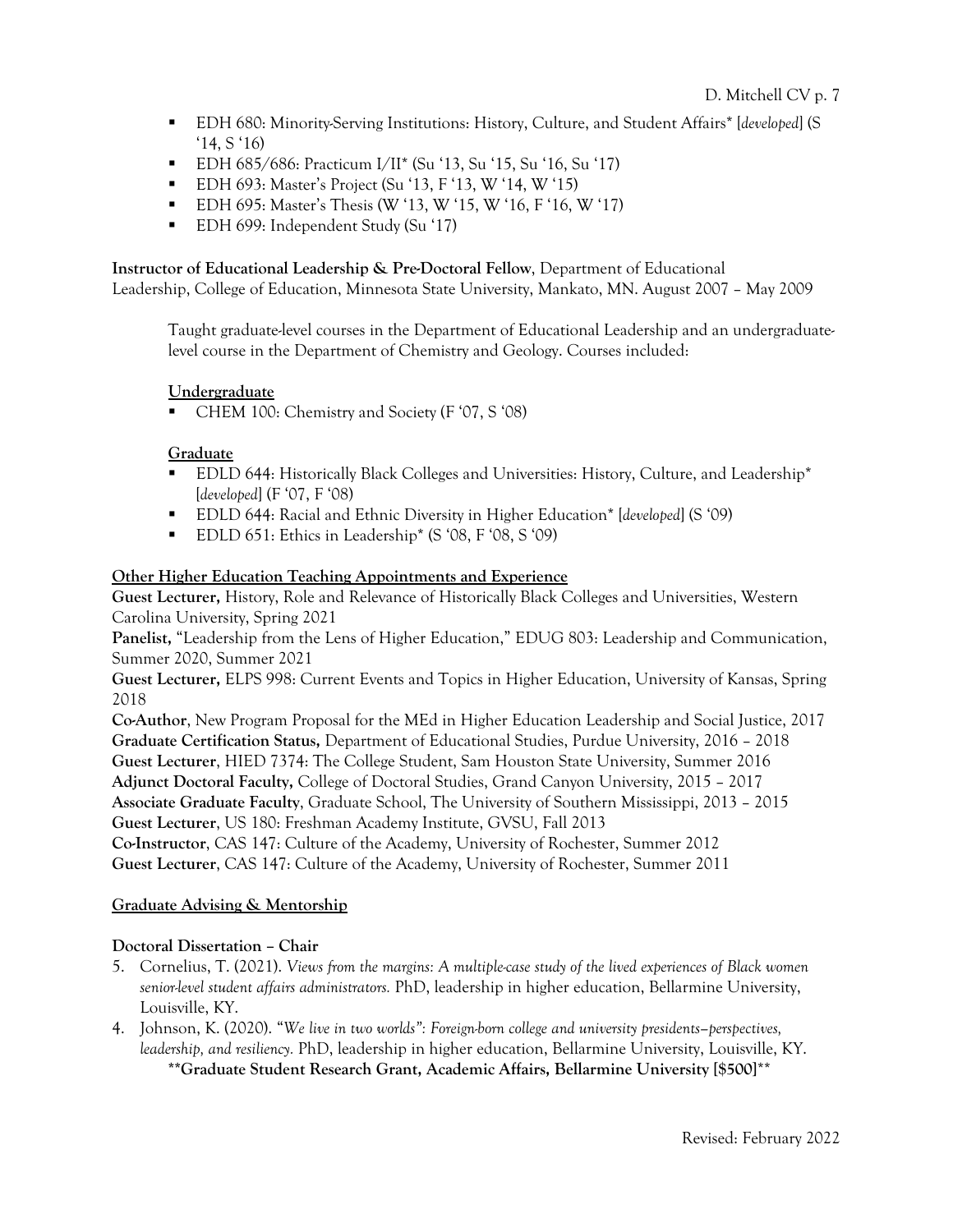- 3. Oleka, O. (2020). *High school counselors as social capital in a career academy high school model for low-income students: A case study.* PhD, leadership in higher education, Bellarmine University, Louisville, KY.
- 2. Rogers, T. (2020). *Hidden identity: A constructivist grounded theory of Black male identity development at historically Black colleges and universities.* PhD, leadership in higher education, Bellarmine University, Louisville, KY.

### **\*\*Graduate Student Research Grant, Academic Affairs, Bellarmine University [\$500]**\*\*

1. Carver, P. (2019). *Twenty shades of Black: A phenomenological study of the dating, hooking up, belonging, and thriving experiences of Black women students at private, predominantly White institutions*. PhD, leadership in higher education, Bellarmine University, Louisville, KY.

**\*\*Honorable Mention, 2020 Outstanding Dissertation Award, National Association of Diversity Officers in Higher Education\*\***

**\*\*Honorable Mention, 2020 "Outstanding Doctoral Research Award Competition," American Association of Blacks in Higher Education\*\***

**\*\*2019 Outstanding Dissertation Award, Annsley Frazier Thornton School of Education, Bellarmine University\*\***

**\*\*Graduate Student Research Grant, Academic Affairs, Bellarmine University [\$500]**\*\*

#### **Doctoral Dissertation – Committee Member** \*=*methodologist*

- 7. \*Gilmore, L. (2021). *Navigating the murky middle: Understanding how career aspirations and experiences influence the career progression of women-identifying, student affairs mid-managers*. PhD, leadership in higher education, Bellarmine University, Louisville, KY.
- 6. \*Harris, B. (2021). *The influence of martial arts on the quality of life of college students*. PhD, leadership in higher education, Bellarmine University, Louisville, KY.
- 5. King, K. (2020). *The experiences of African American men at predominantly White institutions, after successfully transferring from a community college*. PhD, educational leadership, research, and technology, Western Michigan University, Kalamazoo, MI.
- 4. \*Englert-Copeland, J. (2019). *Privilege, bias, and cultural competence: An examination of how lived experience shapes academic advising practices*. PhD, education and social change, Bellarmine University, Louisville, KY.
- 3. Couch, M. (2019). *The experiences of African American male senior administrators in community colleges in Michigan.* EdD, community college leadership, Ferris State University, Big Rapids, MI.
- 2. Gipson, J. (2018). *Predicting graduation and college GPA: A multilevel analysis investigating the contextual effect of college major*. PhD, educational studies, educational psychology and research methodology emphasis, Purdue University, West Lafayette, IN.
- 1. Hudson, E. (2015). *To be or not to be satisfied: Examining job satisfaction of entry-level residence life professionals at Historically Black colleges and universities*. PhD, educational studies and research, higher education emphasis, The University of Southern Mississippi, Hattiesburg.

#### **Doctoral Preliminary Exam – Committee Member**

1. Gipson, J. (2016). *Predicting four-year graduation and college GPA: A multilevel analysis in higher education*. PhD, educational studies, educational psychology and research methodology emphasis, Purdue University, West Lafayette, IN.

#### **Master's Thesis – Chair**

8. Boyd, T. H. B. (2017). *Black male persistence through stereotypes*. MEd, higher education, college student affairs leadership emphasis, GVSU, Grand Rapids, MI.

**\*\*Passed with Distinction, College of Education, GVSU**\*\*

**\*\*Presidential Research Grant, The Graduate School, GVSU [\$1,520]**\*\*

**\*\*Published in** *The Qualitative Report, 23*(4)**\*\***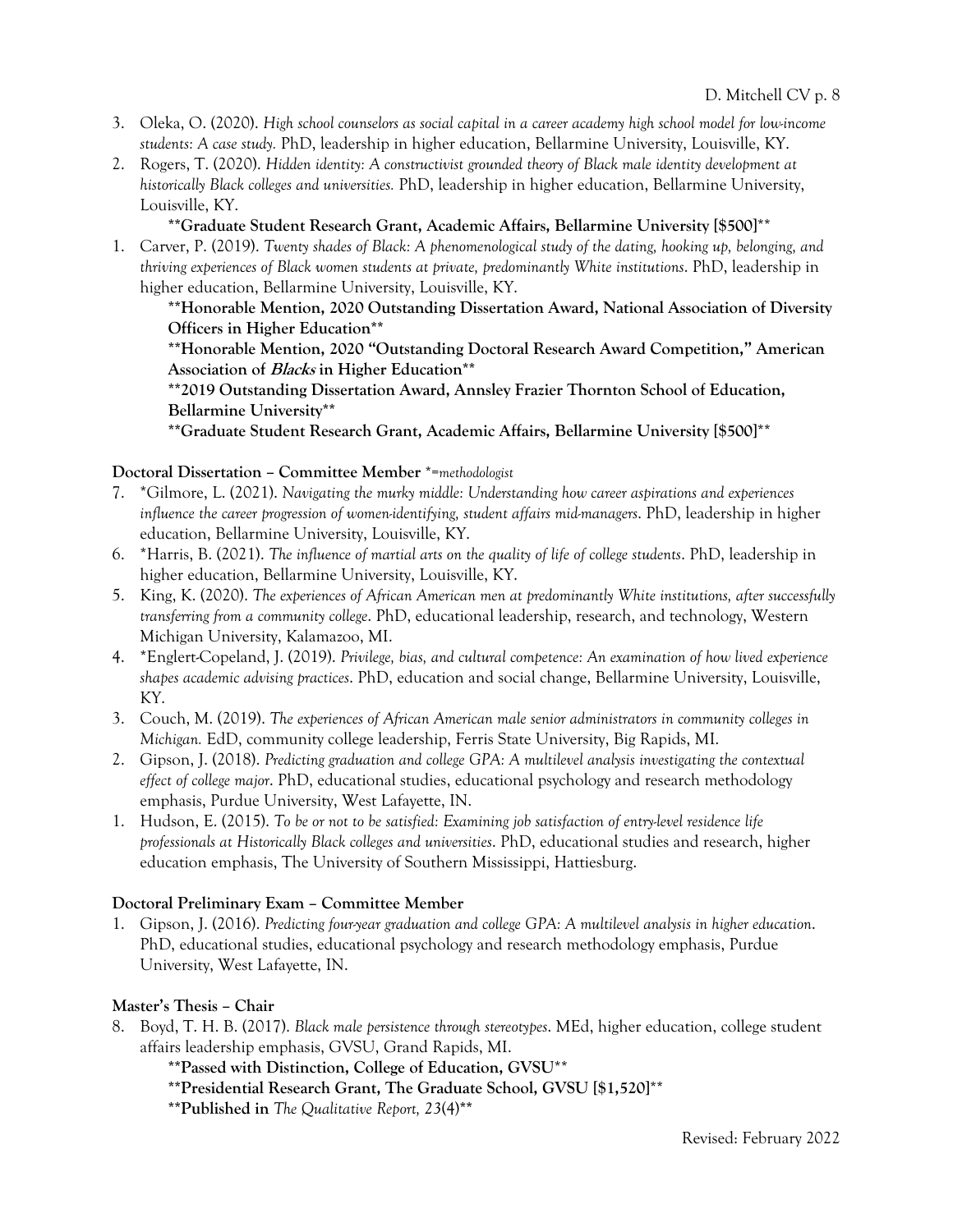7. Rombach, N. (2017). *Reasons for their departure: A look at undergraduate women who abandon STEM majors*. MEd, higher education, college student affairs leadership emphasis, GVSU, Grand Rapids, MI.

**\*\*Passed with Distinction, College of Education, GVSU**\*\*

**\*\*2018 Master's-Level Winner of the NACADA Student Research Award\*\***

**\*\*Presidential Research Grant, The Graduate School, GVSU [\$1,400]**\*\*

6. Naddaf, M. (2016). *Coming home: How identity plays a role in students who study abroad in an area representative of their heritage*. MEd, higher education, college student affairs leadership emphasis, GVSU, Grand Rapids, MI.

**\*\*Passed with Distinction, College of Education, GVSU**\*\*

**\*\*2016 Outstanding Master's Thesis Award, The Graduate School, GVSU**\*\*

- **\*\*Published in** *Journal of College Student Development*, *61*(2)**\*\***
- 5. Steele, T. (2016). *Retaining staff members of color at a Midwestern predominantly White institution*. MEd, higher education, college student affairs leadership emphasis, GVSU, Grand Rapids, MI.

**\*\*Passed with Distinction, College of Education, GVSU**\*\*

**\*\*2015-2016 Dean's Award for Outstanding Thesis, College of Education, GVSU**\*\*

**\*\*2016 Outstanding Master's Thesis Award, The Graduate School, GVSU**\*\*

**\*\*Published in** *College Student Affairs Journal, 36*(1)**\*\***

- 4. Gabriel, A. (2015). *Nerd: The reclamation of an identity*. MEd, higher education, college student affairs leadership emphasis, GVSU, Grand Rapids, MI.
- 3. Lyon, T. (2015). *Undocumented Latino college students and identity development: A qualitative analysis of undocumented Latino college students' movement towards developing purpose*. MEd, higher education, college student affairs leadership emphasis, GVSU, Grand Rapids, MI.
	- **\*\*Passed with Distinction, College of Education, GVSU**\*\*
	- **\*\*2014-2015 Dean's Award for Outstanding Thesis, College of Education, GVSU**\*\*
	- **\*\*2015 Outstanding Master's Thesis Award, Office of Graduate Studies, GVSU**\*\*
	- **\*\*2016 Master's-Level Winner of the NACADA Student Research Award\*\***
	- **\*\*2017 Midwest Association of Graduate Schools Distinguished Thesis Nominee, Social Sciences Category, GVSU [Received a 96/100 overall rating in regional competition]**\*\*

**\*\*Published in** *The Review of Higher Education*, *42*(1)**\*\***

- 2. Cortez, K. (2014). *Outcomes assessment of an outdoor orientation program through means-end theory*. MEd, higher education, college student affairs leadership emphasis, GVSU, Grand Rapids, MI.
- 1. Baalerud, A. (2013). *Future foreign language teachers' intercultural competence*. MEd, higher education, college student affairs leadership emphasis, GVSU, Grand Rapids, MI.

# **Master's Thesis – Committee Member**

7. Peel, R. (2017). *Racial ideologies and Black students' leadership experiences at a predominantly White institution.* MEd, higher education, college student affairs leadership emphasis, GVSU, Grand Rapids, MI.

**\*\*Passed with Distinction, College of Education, GVSU**\*\*

**\*\*2016-2017 Dean's Award for Outstanding Thesis, College of Education, GVSU**\*\*

**\*\*2017 Outstanding Master's Thesis Award, The Graduate School, GVSU**\*\*

**\*\*2019 Midwest Association of Graduate Schools Distinguished Thesis Nominee, Social Sciences Category, GVSU\*\***

6. Marie, J. (2016). *Black studies programs and their influence on Black student identity*. MEd, higher education, college student affairs leadership emphasis, GVSU, Grand Rapids, MI.

**\*\*Passed with Distinction, College of Education, GVSU**\*\*

**\*\*2016 Outstanding Publication Award, The Graduate School, GVSU**\*\*

**\*\*Published in** *Africology: The Journal of Pan-African Studies, 9*(8)\*\*

5. Lancaster, L. (2014). *Investigating teachers' self-reported efficacy in instructing culturally and linguistically diverse*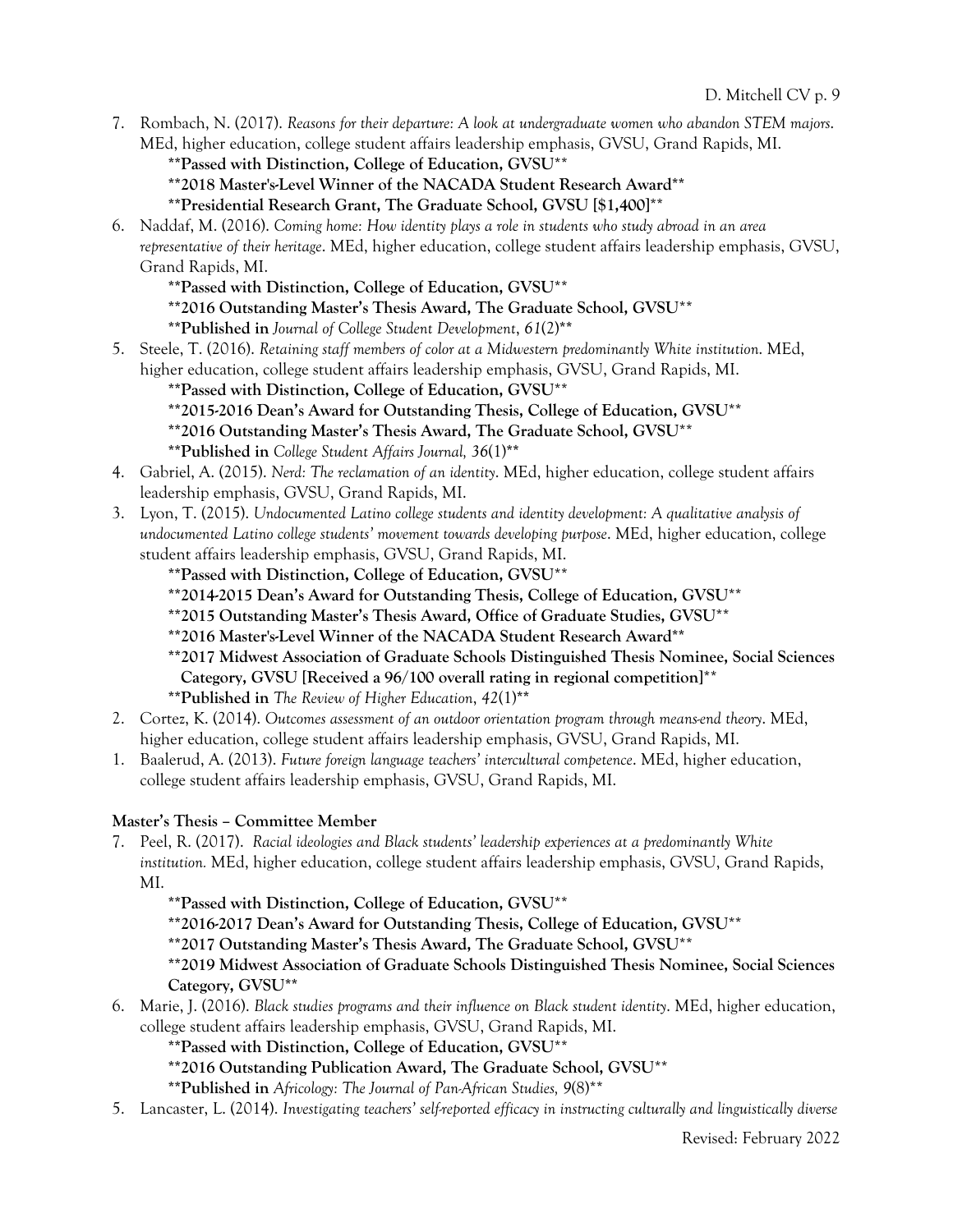*learners in alternative settings*. MEd, literacy studies, TESOL emphasis, GVSU, Grand Rapids, MI.

- 4. Melick, J. (2014). *The generational digital divide: Understanding adult learners' self-efficacy with online education.* MEd, educational technology, GVSU, Grand Rapids, MI.
- 3. Gipson, J. (2013). *Understanding high achieving African American students: A quantitative study at Grand Valley State University*. MEd, higher education, college student affairs leadership emphasis, GVSU, Grand Rapids, MI.

#### **\*\*2014 Master's-Level Winner of the NACADA Student Research Award\*\***

2. Oguntokun, R. (2013). *The experiences of Black male students at Grand Valley: Implications for the future.*  MEd, higher education, college student affairs leadership emphasis, GVSU, Grand Rapids, MI.

# **\*\*2012-2013 Dean's Award for Outstanding Thesis, College of Education, GVSU**\*\*

# **\*\*2013 Outstanding Master's Thesis Award, Office of Graduate Studies, GVSU**\*\*

1. Potter, E. (2013). *Higher education faculty members' perceptions of creativity*. MEd, higher education, adult and higher education emphasis, GVSU, Grand Rapids, MI.

#### **Former Master's Students Pursuing/Completed Doctoral Degrees**

*\*=master's thesis chair or master's project supervisor; ^=thesis committee member; #=admissions reference* \*#Pierre Banks, PhD, Bowling Green State University, 2019 #Scott Burden, PhD student, Lehigh University #Paul Bylsma, PhD student, Michigan State University #Stephannie Early, PhD student, Bellarmine University ^John Gipson, PhD, Purdue University, 2018 \*#Lindsay Greyerbiehl, JD, Northeastern University, 2021 \*Sean Huddleston, EdD, Ferris State University, 2019 ^#ReChard Peel, PhD student, Indiana State University #Brandon Shamoun, EdD student, Wayne State University ^#Reba L. Sims, PhD, Texas State University, 2020 \*#Tiffany Steele, PhD, The Ohio State University, 2020

#### **OTHER PROFESSIONAL & RELATED EXPERIENCE**

**President, CEO & General Partner**, Harris, Mitchell & Co. Investment Group, LLP, Portsmouth, VA. June 2006 – September 2012

Provided direction and vision to partners and leadership team in making investment decisions.

#### **Accomplishments include:**

- § **Generated donations totaling over \$8,000 for high school music programs, low-income families, and other non-profit organizations of interest**
- § **Founded and launched TheHBCUjobsite.com (now defunct)**
- § **Co-organized and co-managed annual high school drumline competition, 2009 – 2012**

**Substitute Teacher**, Portsmouth Public Schools, Portsmouth, VA. May 2003 – August 2006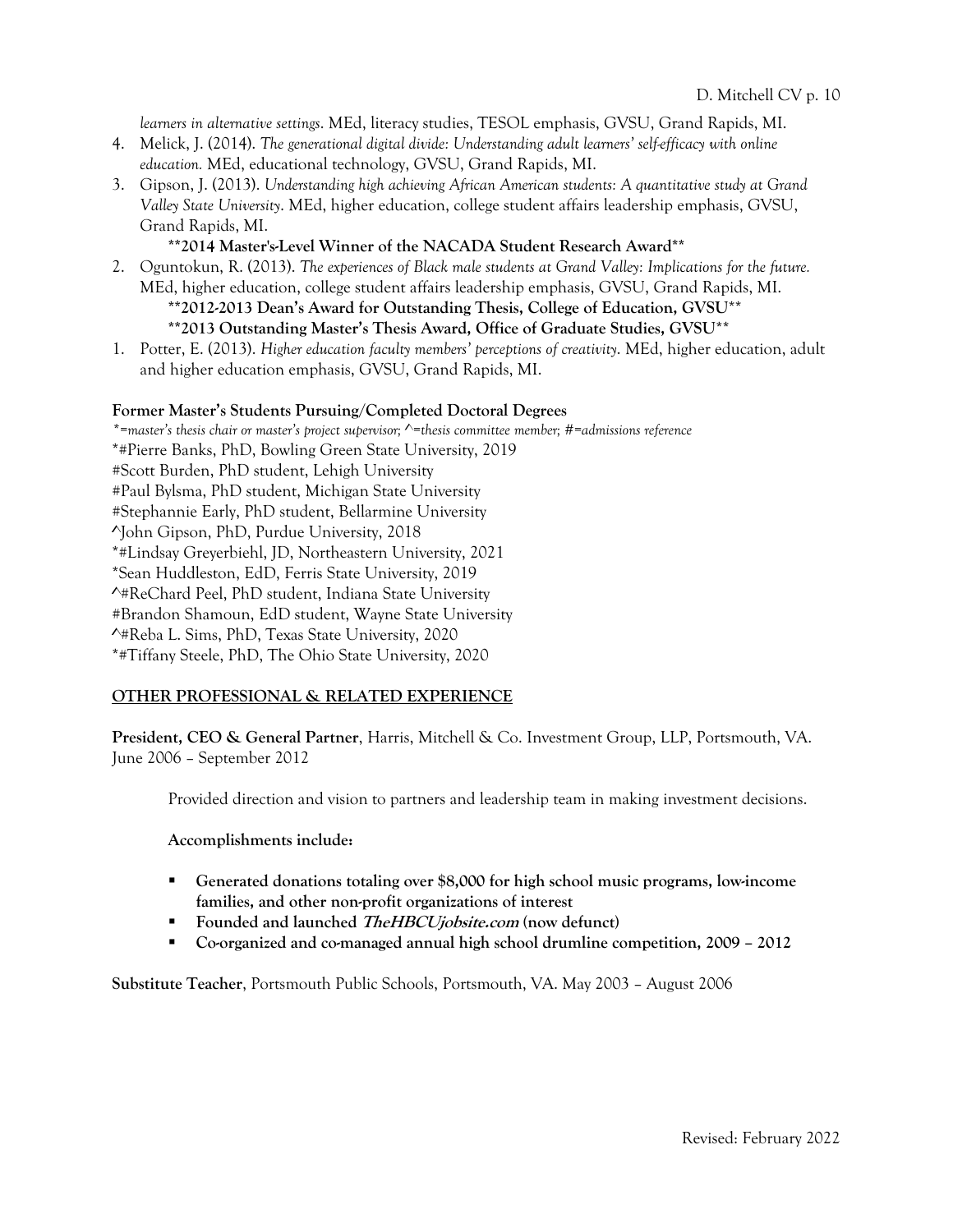**RESEARCH & SCHOLARSHIP** \*=*with graduate student or professional w/o a doctorate \*\*=with undergraduate student* Publication Impact: *Google Scholar* (citations =662), *SelectedWorks* (18,550 downloads across 142 countries)

### **Edited Books**

- 3. **Mitchell, D., Jr.,** \*Marie, J., & \*Steele, T. (Eds.). (2019). *Intersectionality & higher education: Theory, research, and praxis* (2nd ed.). New York, NY: Peter Lang.
- 2. **Mitchell, D., Jr.**, Soria, K., \*Daniele, E., & \*Gipson, J. (Eds.). (2015). *Student involvement and academic outcomes: Implications for diverse college student populations*. New York, NY: Peter Lang.
	- § Reviewed by A. L. Bjornsen in *Education Review*//*Reseñas Educativas*, 2017
- 1. **Mitchell, D., Jr.,** \*Simmons, C., & \*Greyerbiehl, L. (Eds.). (2014). *Intersectionality & higher education: Theory, research, and praxis* (1st ed.). New York, NY: Peter Lang.
	- § Reviewed by R. Brunn-Bevel in *Teachers College Record*, 2017

#### **Edited Journal Special Issues**

- 2. Goings, R., **Mitchell, D**., **Jr.,** & Hilton, A. (Eds.). (2016). Multicultural perspectives in science, technology, engineering and mathematics (STEM) in higher education. *Journal for Multicultural Education, 10*(2). Available at http://www.emeraldinsight.com/toc/jme/10/2
- 1. **Mitchell, D., Jr.,** & Sawyer, D., III. (Eds.). (2014). Informing higher education policy and practice through intersectionality. *Journal of Progressive Policy & Practice*, *2*(3). Available at https://works.bepress.com/donaldmitchelljr/46/download

# **Refereed Journal Articles**

- 27. **Mitchell, D., Jr.**, \*Byron, E., \*Cross, J., \*Oleka, O., \*Van Eps, S., \*Clark, P., & \*Sajko, N. (2020). Going in thinking process, coming out transformed: Reflections and recommendations from a qualitative research course. *Social Sciences and Humanities Open*, 2(1). doi: https://doi.org/10.1016/j.ssaho.2020.100031
- 26. \*Naddaf, M. I., \*Marie, J., & **Mitchell, D., Jr.** (2020). Heritage seekers, identity, and study abroad: A phenomenological exploration. *Journal of College Student Development*, *61*(2), 120-125. Doi: 10.1353/csd.2020.0026
- 25. Bailey-Fakhoury, C., & **Mitchell, D., Jr.** (2018). Living behind the veil: How Black mothers with daughters attending predominantly White schools experience racial battle fatigue when combating racial microaggressions. *Du Bois Review: Social Science Research on Race*, *15*(2), 489-515. doi: https://doi.org/10.1017/S1742058X1800022X
- 24. \*Boyd, T. B. H., & **Mitchell, D., Jr.** (2018). Black male persistence in spite of stereotypes in college: A phenomenological exploration. *The Qualitative Report*, *23*(4), 893-913. Doi: https://doi.org/10.46743/2160-3715/2018.3124
- 23. \*Clark, I., & **Mitchell, D., Jr.** (2018). Exploring the relationship between campus climate and minority stress in African American college students. *Journal Committed to Social Change on Race and Ethnicity*, *4*(1), 65-94. doi: https://doi.org/10.15763/issn.2642-2387.2018.4.1.66-95
- 22. \*Gipson, J., **Mitchell, D., Jr.,** & \*McLean, C. (2018). An investigation of high-achieving African American students attending community colleges: A mixed methods research study. *Community College Journal of Research & Practice*, *42*(2), 289-301. doi: http://dx.doi.org/10.1080/10668926.2017.1299652
- 21. \*Little, T. L., & **Mitchell, D., Jr. (**2018). A qualitative analysis of undocumented Latino college students' movement towards developing purpose. *The Review of Higher Education*, *42*(1), 137-172. doi: 10.1353/rhe.2018.0036
- 20. \*Gipson, J., & **Mitchell, D., Jr.** (2017). High-impact practices and academic achievement for African American college students. *Journal Committed to Social Change on Race and Ethnicity*, *3*(2), 124-144. **doi:** https://doi.org/10.15763/issn.2642-2387.2017.3.2.123-144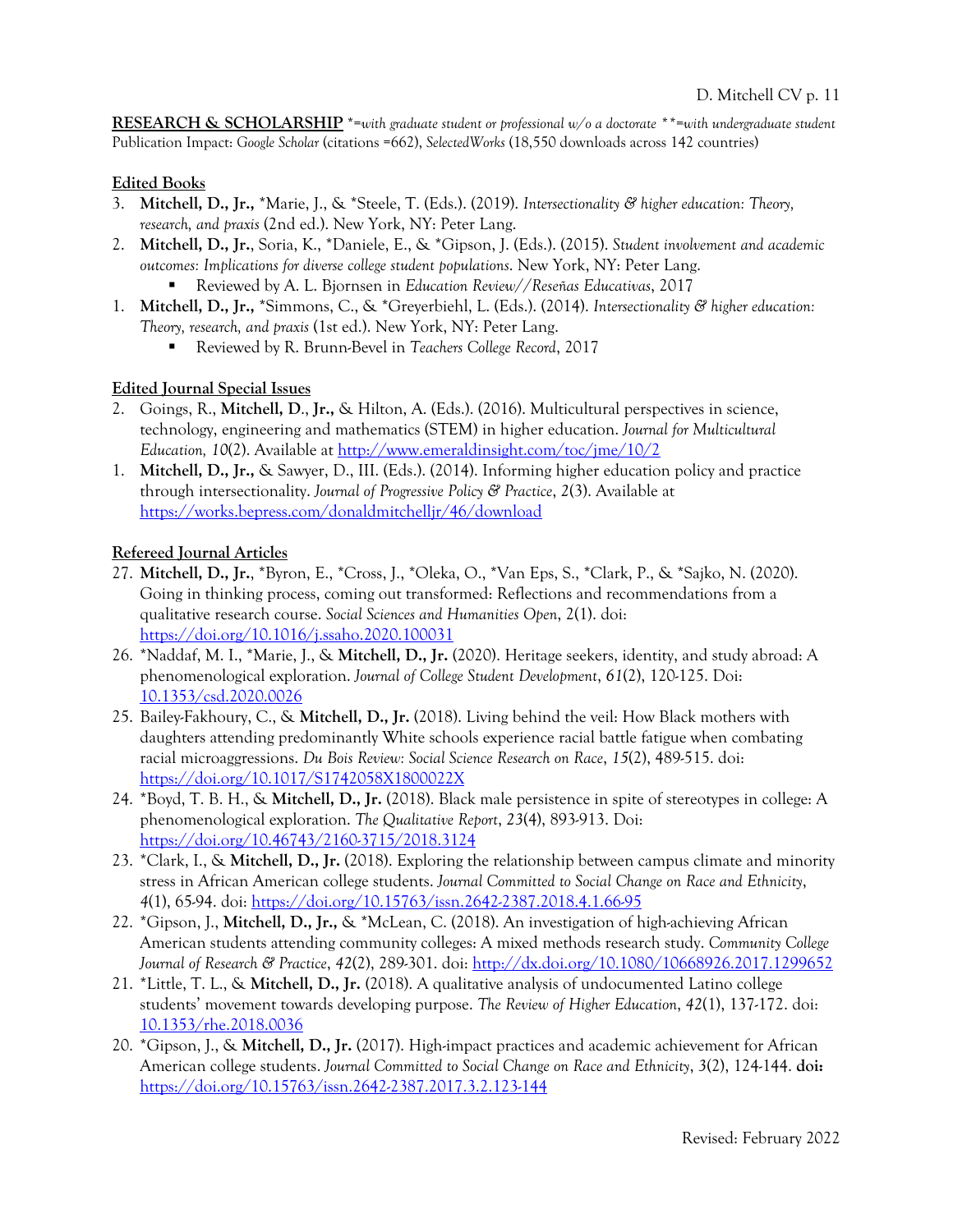- 19. **Mitchell, D., Jr.,** \*Gipson, J., \*Marie, J., & \*Steele, T. (2017). Intersectional value? A pilot study exploring educational outcomes for African American women in historically Black sororities versus non-historically Black sororities. *Oracle: The Research Journal of the Association of Fraternity/Sorority Advisors, 12*(2), 44-58. doi: https://doi.org/10.25774/rs5y-z374
- 18. **Mitchell, D., Jr., \***Steele, T., \*Marie, J., & \*Timm, K. (2017). Learning race and racism while learning: Experiences of international students pursuing higher education in the Midwestern United States. *AERA Open*, *3*(3), 1-15. doi: https://doi.org/10.1177/2332858417720402
- 17. **Mitchell, D., Jr.,** & \*Westbrook, D. (2016). Developing multicultural competence for preparing student affairs professionals through a study away program. *Journal of College Student Development*, *57*(8), 1056-1058. doi: https://doi.org/10.1353/csd.2016.0100
- 16. Cooper, J., **Mitchell, D., Jr., \***Eckerle, K., & \*Martin, K. (2016). Addressing perceived skill deficiencies in student affairs graduate preparation programs. *Journal of Student Affairs Research and Practice*, *53*(2), 107-117. doi: http://dx.doi.org/10.1080/19496591.2016.1121146
- 15. **Mitchell, D., Jr.,** & \*Maloff, A. (2016). Racial positionalities, professional development, and a master's study abroad experience in Jamaica for future student affairs professionals. *College Student Affairs Journal*, *34*(2), 3-15. doi: https://doi.org/10.1353/csj.2016.0010
- 14. \*Myrick, M., \*Gipson, J., & **Mitchell, D., Jr.** (2016). Friendships and retention at a historically Black university: A quantitative case study. *Journal of Research Initiatives*, *2*(1), 1-20. Available at http://digitalcommons.uncfsu.edu/jri/vol2/iss1/11/
- 13. **Mitchell, D., Jr.,** & \*Gipson, J. (2015). A multi-institutional analysis of Greek affiliation and academic/involvement outcomes for African American college students. *National Association of Student Affairs Professionals Journal, 15*(1), 57-75. Available at https://works.bepress.com/donaldmitchelljr/70/download
- 12. \*Ortiz, B., & **Mitchell, D., Jr.** (2015). Funding undocumented Latino/a students in public higher education institutions in the United States. *National Association of Student Affairs Professionals Journal, 15*(1), 76-93. Available at https://works.bepress.com/donaldmitchelljr/71/download
- 11. \*Greyerbiehl, L., & **Mitchell, D., Jr.** (2014). An intersectional social capital analysis of the influence of historically Black sororities on African American women's college experiences at a predominantly White institution. *Journal of Diversity in Higher Education*, *7*(4), 282-294. doi: http://dx.doi.org/10.1037/a0037605
- 10. **Mitchell, D., Jr.** (2014). Advancing grounded theory: Using theoretical frameworks within grounded theory studies. *The Qualitative Report*, *19*(36), 1-11. doi: https://doi.org/10.46743/2160- 3715/2014.1014
- 9. **Mitchell, D., Jr.** (2014). Does gender matter in Black Greek-lettered organizations? *Oracle: The Research Journal of the Association of Fraternity/Sorority Advisors, 9*(1), 20-32. doi: https://doi.org/10.25774/p4zzxt59
- 8. **Mitchell, D., Jr., \***Almanza, A., Hilton, A., & \*Spraggins, B. (2014). Still happening, yet still problematic: The 21<sup>st</sup> century Du Bois and Washington debate. *National Journal of Urban Education & Practice*, *7*(3), 186-197. Available at https://works.bepress.com/donaldmitchelljr/34/download
- 7. **Mitchell, D., Jr., \***Hardley, J., \*\*Jordan, D., & \*Couch, M. (2014). Journals in the field of higher education: A racial analysis. *Journal of Research Initiatives*, *1*(2), 1-10. Available at http://digitalcommons.uncfsu.edu/jri/vol1/iss2/2/
- 6. **Mitchell, D., Jr., \***Johnson, A., & \*Poglitsch, L. (2014). Reforming gendered tenure policies in U.S. higher education: A policy recommendation. *Journal of Progressive Policy and Practice*, *2*(1), 101-110. Available at https://works.bepress.com/donaldmitchelljr/39/download
- 5. **Mitchell, D., Jr.,** & \*Means, D. (2014). "Quadruple consciousness": A literature review and new theoretical consideration for understanding the experiences of Black gay and bisexual men at predominantly White institutions. *Journal of African American Males in Education*, *5*(1), 23-35. Available at https://works.bepress.com/donaldmitchelljr/24/download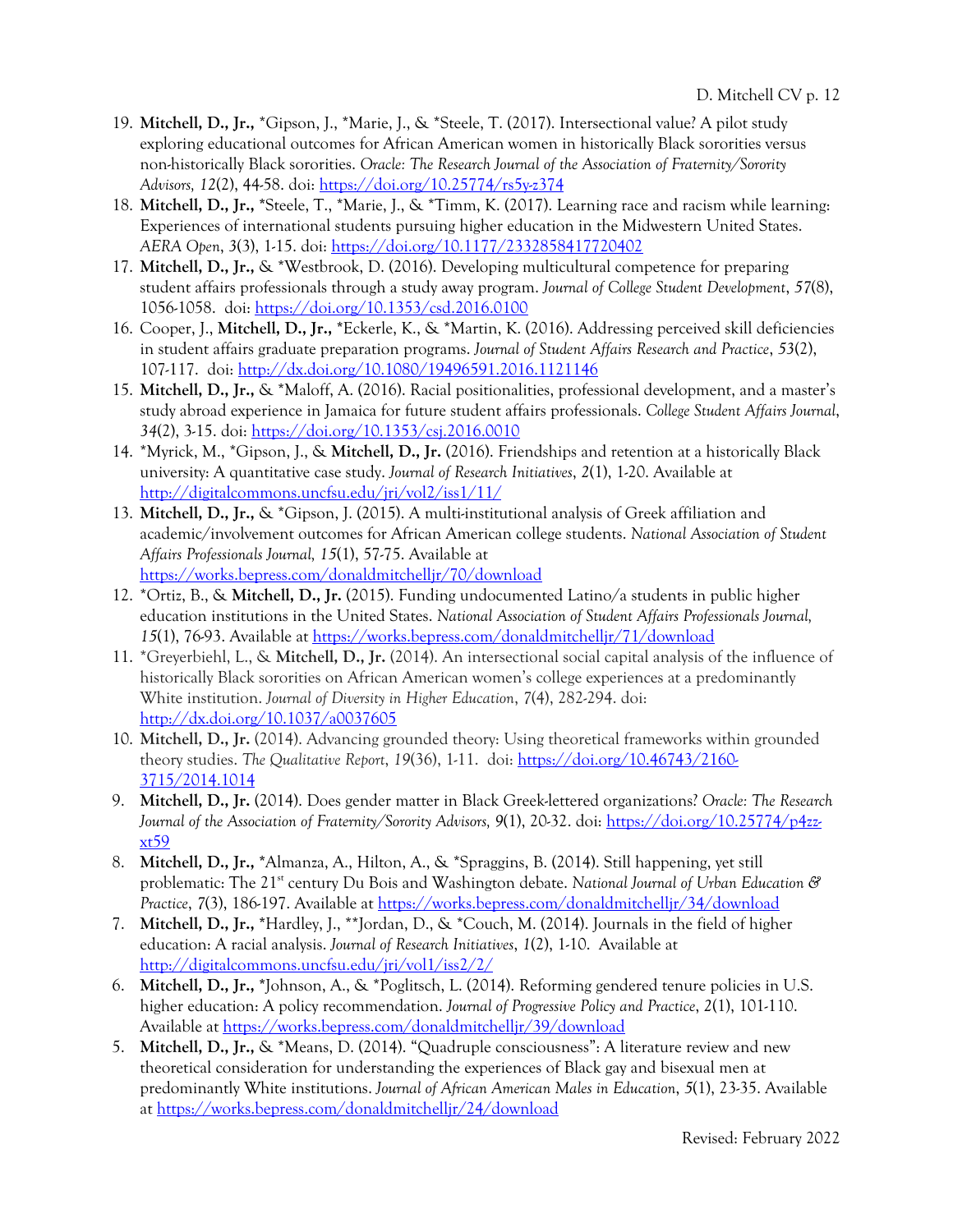- 4. **Mitchell, D., Jr.** (2013). "Bridges to nowhere": Rethinking summer bridge programs for historically underrepresented students. *Journal of College Orientation and Transition*, *21*(1), 84-88. Available at https://works.bepress.com/donaldmitchelljr/32/download
- 3. **Mitchell, D., Jr.** (2013, Fall). Funding U.S. historically Black colleges and universities: A policy recommendation. *eJournal of Education Policy.* Available at https://in.nau.edu/wpcontent/uploads/sites/135/2018/08/Mitchell-ek.pdf
- 2. Bobilya, A., Akey, L., & **Mitchell, D., Jr.** (2011). Outcomes of a spiritually focused wilderness orientation program. *Journal of Experiential Education*, *33*(4), 301-322. doi: https://doi.org/10.1177/105382591003300403
- 1. Carlson, J., & **Mitchell, D., Jr.** (2011). Characterizing the touchstones of educational leadership: An analysis of distinguished applied doctorate programs. *Academic Leadership Journal, 9*(4). Available at http://works.bepress.com/donaldmitchelljr/1/download

# **Book & Monograph Chapters ^***=Refereed*

- 9. **Mitchell, D., Jr.** (2019). Preface. In D. Mitchell, Jr., J. Marie, & T. Steele (Eds.), *Intersectionality & higher education: Theory, research, and praxis* (2nd ed., xv-xix). New York, NY: Peter Lang.
- 8. **Mitchell, D., Jr.** (2017). Historically Black colleges and universities and Black Greek-lettered organizations in the "post-racial" era of accountability. In M. C. Brown II & T. E. Dancy (Eds.), *Black colleges across the Diaspora: Global perspectives on race and stratification in postsecondary education* (pp. 69-83). Bingley, UK: Emerald.
- 7. Tillapaugh, D., **Mitchell, D., Jr.**, & Soria, K. (2017). Considering gender and leadership through an intersectionality lens. In D. Tillapaugh & P. Haber-Curran (Eds.)*, Critical perspectives on gender and student leadership* (New Directions for Student Leadership No. 154, pp. 23-32). San Francisco, CA: Jossey-Bass.
- 6. **^Mitchell, D., Jr.** (2015). A grounded theory of the influence of Black Greek-lettered organizations on the persistence of African Americans at a predominantly White institution. In D. Mitchell, Jr., K. Soria, E. Daniele, & J. Gipson (Eds.), *Student involvement and academic outcomes: Implications for diverse college student populations* (pp. 75-92). New York, NY: Peter Lang.
- 5. **^Mitchell, D., Jr.**, & \*Daniele, E. (2015). Diversity in American graduate education admissions: Twenty-first-century challenges and opportunities. In V. Stead (Ed.), *International perspectives in higher education admission policy: A reader* (pp. 259-267). New York, NY: Peter Lang.
- 4. **Mitchell, D., Jr.,** & Hilton, A. (2015). Career advancement beyond the traditional tenure & promotion process: Broadening Boyer's *Scholarship Reconsidered* through critical race theory. In F. Bonner, C. Lewis, B. Lofton, & P. Robinson (Eds.), *Priorities of the professoriate: Multiple forms of scholarship across rural and urban institutions* (pp. 135-146). Charlotte, NC: Information Age.
- 3. **^**\*Myrick, M., DeSousa, D. J., & **Mitchell, D., Jr.** (2015). National Survey of Student Engagement findings at a historically Black institution: Does student engagement impact persistence? In D. Mitchell, Jr., K. Soria, E. Daniele, & J. Gipson (Eds.), *Student involvement and academic outcomes: Implications for diverse college student populations* (pp. 57-72). New York, NY: Peter Lang.
- 2. Soria, K., \*Gipson, J., & **Mitchell, D., Jr.** (2015). Introduction. In D. Mitchell, Jr., K. Soria, E. Daniele, & J. Gipson (Eds.), *Student involvement and academic outcomes: Implications for diverse college student populations* (pp. 1-8). New York, NY: Peter Lang.
- 1. **Mitchell, D., Jr.** (2014). Introduction. In D. Mitchell, Jr., C. Simmons, & L. Greyerbiehl (Eds.), *Intersectionality & higher education: Theory, research, and praxis (pp. 1-5).* New York, NY: Peter Lang.

# **Book Reviews, Editorials, Reports, & Other Publications**

19. **Mitchell, D., Jr.** (2021, February 25). Chief diversity officer reflects on initiatives, campus voices during Black History Month [Web log post]. Available at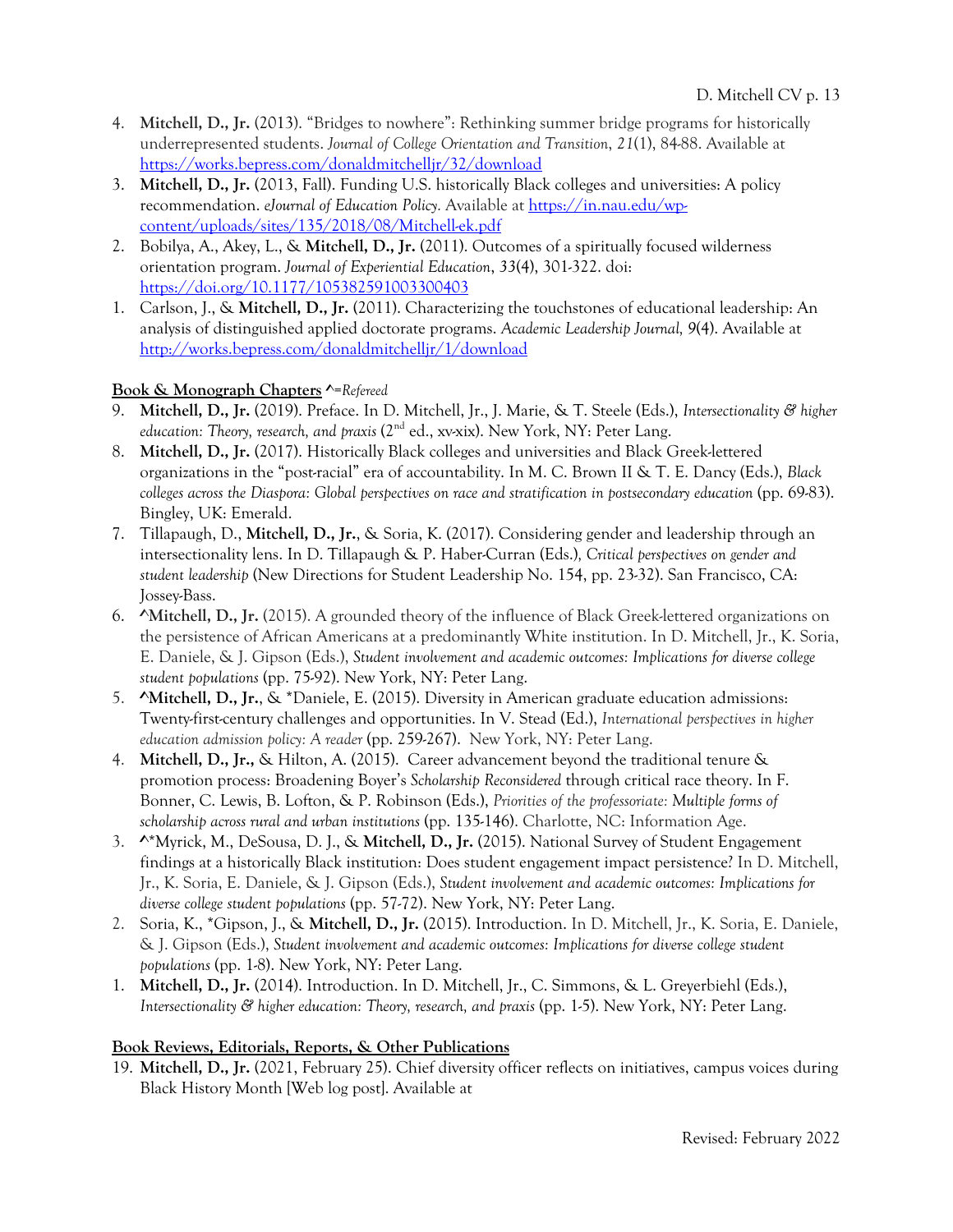https://www.bellarmine.edu/blog/article/posts/2021/02/25/chief-diversity-officer-reflects-oninitiatives-campus-voices-during-black-history-month/

- 18. Hilton, A., & **Mitchell, D., Jr.** (2017, January 25). We're always athletes: Microaggressions of Black males navigating academia [Web log post]. Available at http://diverseeducation.com/article/91701/
- 17. Goings, R., **Mitchell, D**., **Jr.,** & Hilton, A. (2016). Guest editorial: Embracing a multicultural perspective in science, technology, engineering, and mathematics (STEM) higher education: From talk to action. *Journal for Multicultural Education, 10*(2), 102-106. doi: https://doi.org/10.1108/JME-03-2016- 0022
- 16. **Mitchell, D., Jr.** (2016). Foreword. In T. Hicks (Ed.), *Spirituality research studies in higher education* (pp. vii-ix). Lanham, MD: University Press of America.
- 15. **Mitchell, D., Jr.** (2016, May 31). How to start a revolution: Use intersectionality as a framework to promote student success [Web log post]. Available at http://www.myacpa.org/blogs/senior-scholarblog/how-start-revolution-use-intersectionality-framework-promote-student
- 14. **Mitchell, D**., **Jr.,** & Hilton, A. (2016, November 29). Historically Black for whom? A challenge for 21st century historically Black colleges and universities to embrace Blackness, just Blackness [Web log post]. Available at https://msisunplugged.com/2016/11/29/historically-black-for-whom-a-challenge-for-21stcentury-historically-black-colleges-and-universities-to-embrace-blackness-just-blackness/
- 13. Hilton, A., **Mitchell, D., Jr.**, & Charleston, L. (2015, September 16). Community colleges embracing retention initiative for men of color by focusing on others [Web log post]. Available at http://www.huffingtonpost.com/dr-adriel-a-hilton/community-colleges-embrac\_b\_8143184.html
- 12. **Mitchell, D., Jr.** (2015). [Review of the book *Black males in postsecondary education: Examining their experiences in diverse institutional contexts,* by A. A. Hilton, J. L. Wood, & C. W. Lewis (Eds.)]. *Journal of Negro Education*, *84*(1), 96-98. doi: https://doi.org/10.7709/jnegroeducation.84.1.0096
- 11. **Mitchell, D., Jr.,** & Hilton, A. (2015, October 4). 'My brother's keeper': A lesson from Marc Lamont Hill [Web log post]. Available at http://diverseeducation.com/article/78148/
- 10. **Mitchell, D., Jr.** (2014, November 21). Intersectionality to social justice = theory to practice [Web log post]. Available at https://works.bepress.com/donaldmitchelljr/
- 9. **Mitchell, D., Jr.** (2014, Winter). Transitioning from GPA requirements to holistic application reviews. *Association of Fraternity/Sorority Advisors Perspectives*, 30-33.
- 8. **Mitchell, D., Jr.** (2014). Welcome to *College Student Affairs Leadership*. *College Student Affairs Leadership, 1*(1). Available at http://scholarworks.gvsu.edu/csal/
- 7. **Mitchell, D., Jr.,** & Sawyer, D., III. (2014). Prefatory: Informing higher education policy and practice through intersectionality. *Journal of Progressive Policy & Practice*, *2*(3), 195-198. Available at https://works.bepress.com/donaldmitchelljr/46/download
- 6. \*Miedema, D., & **Mitchell, D., Jr.** (2013). Operation fast and [we're serious]. *Colleagues*, *10*(2), 9-11. Available at http://scholarworks.gvsu.edu/colleagues/vol10/iss2/5/
- 5. **Mitchell, D., Jr.** (2013, March 1). An open letter to McNair and future McNair scholars: An "unofficial" McNair scholar's road to tenure track [Web log post].
- 4. **Mitchell, D., Jr.** (2013). [Review of the book *Black graduate education at historically Black colleges and universities: Trends, experiences and outcomes,* by R. T. Palmer, A. A. Hilton, & T. P. Fountaine (Eds.)]. *NASAP Journal*, *15*(1), 57-59. Available at https://works.bepress.com/donaldmitchelljr/19/download
- 3. **Mitchell, D., Jr.** (2013). Should HBCUs pursue high-capacity fundraising presidents? *Annuals of the Next Generation*, *5*(1), 1-3. Available at https://works.bepress.com/donaldmitchelljr/28/download \*\*Reprinted in *The Florida Sun, 82*(46), p. 5, 2013\*\*
- 2. **Mitchell, D., Jr.** (2013). "We speak your names": *Annuals of the Next Generation* and the American Association of Blacks in Higher Education honor the next generation of scholars. *Annuals of the Next Generation*, *4*(1), 1-2. Available at http://caarpweb.org/wp-content/uploads/2013/07/Editorial-Introduction1.pdf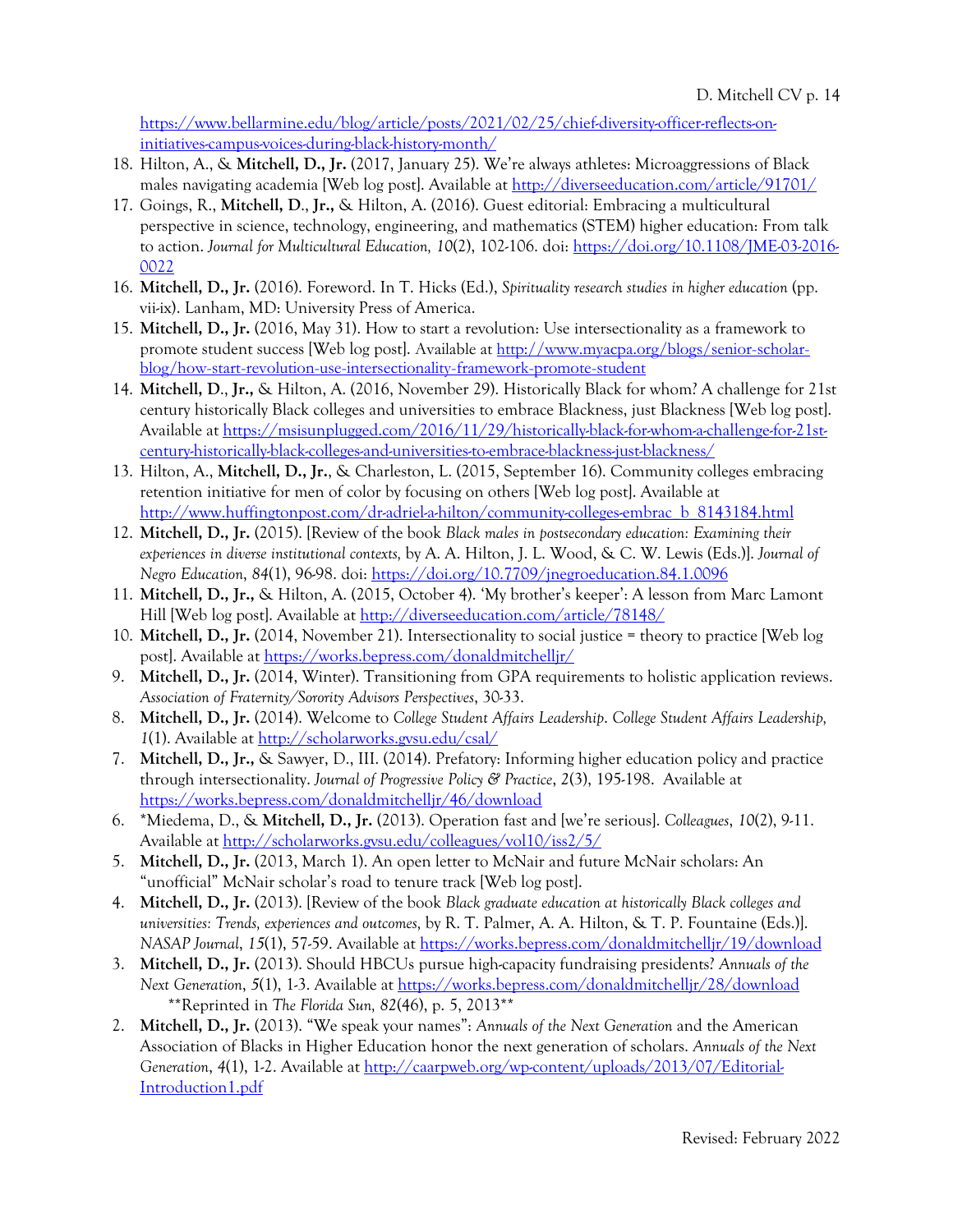1. **Mitchell, D., Jr.**, \*Weathers, J., & \*\*Jones, M. (2013). *A 20-year history of Black Greek-letter organization research and scholarship*. Bloomington: Indiana University. Available at https://works.bepress.com/donaldmitchelljr/26/download

### **Dissertation**

1. **Mitchell, D., Jr.** (2012). *Are they truly divine?: A grounded theory of the influences of Black Greek-lettered organizations on the persistence of African Americans at predominantly White institutions* (Doctoral dissertation). University of Minnesota—Twin Cities, Minneapolis, MN. Available at https://works.bepress.com/donaldmitchelljr/60/download

# **Refereed Presentations**

- 29. **Mitchell, D., Jr**. (2020, March). *CDOs using intersectionality to advance institutions*. Session conducted at the National Association of Diversity Officers in Higher Education Annual Conference, San Diego, CA.
- 28. **Mitchell, D., Jr.** (2019, January). *The history and culture of historically Black colleges and universities.* Session conducted at the American College Personnel Association Kentucky Annual Conference, Murray, KY.
- 27. \*Boyd, T. B. H., & **Mitchell, D., Jr.** (2018, February). *Black male persistence in spite of facing stereotypes in college: A phenomenological case study*. Poster presented at the 30<sup>th</sup> Annual Ethnographic and Qualitative Research Conference, Las Vegas, NV.
- 26. \*Clark, I., & **Mitchell, D., Jr.** (2018, February). *Exploring the relationship between campus climate and*  minority stress in African American students: An institutional case study. Poster presented at the 21<sup>st</sup> Annual American Association of Behavioral and Social Sciences Conference, Las Vegas, NV.
- 25. **Mitchell, D., Jr.** (2018, January). *Using intersectionality as a framework to promote student success*. Session conducted at the American College Personnel Association Kentucky Annual Conference, Lexington, KY.
- 24. **Mitchell, D., Jr.**, Hirschy, A., & Bourke, B. (2018, January). *You don't know what you don't know: Faculty perspectives on preparing for and succeeding in doctoral programs in higher education and student affairs*. Panel conducted at the American College Personnel Association Kentucky Annual Conference, Lexington, KY.
- 23. \*Gipson, J., **Mitchell, D., Jr.,** & \*McLean, C. (2017, March). *An investigation of high-achieving African American students attending community colleges: A mixed methods research study.* Paper presented at the American College Personnel Association Annual Convention, Columbus, OH.
- 22. Bailey-Fakhoury, C., & **Mitchell, D., Jr.** (2016, October). *The Du Boisian veil as an analytic device.* Paper presented at the 2016 Association of Black Sociologists Conference, Memphis, TN.
- 21. \*Gipson, J., & **Mitchell, D., Jr.** (2016, March). *A multi-institutional analysis of fraternity and sorority involvement and academic outcomes for high-achieving African American college students.* Poster presented at the American College Personnel Association Annual Convention, Montreal, Canada.
- 20. **Mitchell, D., Jr.** (2016, March). Using intersectionality as a framework to guide student affairs work. In P. Love & D. Liddell (Chairs), *Emerging scholars: Engaging campus educators' voices in emerging scholarship*. Session conducted at the American College Personnel Association Annual Convention, Montreal, Canada.
- 19. **Mitchell, D., Jr.**, **\***Gipson, J., **\***Steele, T., & \*Fuller, J. (2016, February). *Intersectional value? Comparing outcomes for African American women in historically Black sororities and non-Black sororities*. Poster presented at the 19th Annual American Association of Behavioral and Social Sciences Conference, Las Vegas, NV.
- 18. **Mitchell, D., Jr., \***Steele, T., \*Fuller, J., & \*Timm, K. (2016, February). *Learning race and racism while learning: Experiences of international students pursuing higher education in the Midwestern United States*. Paper presented at the 28th Annual Ethnographic and Qualitative Research Conference, Las Vegas, NV.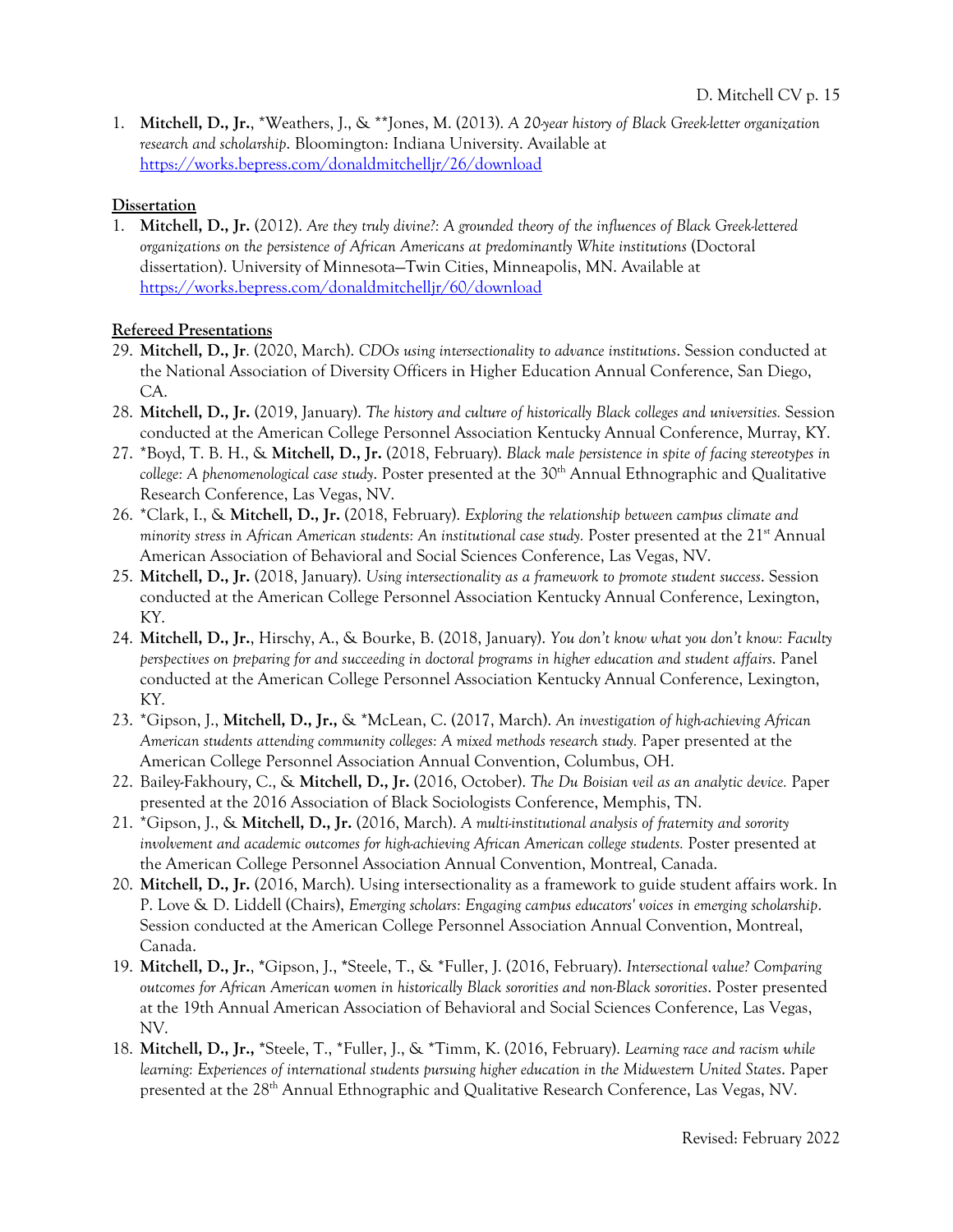- 17. Cooper, J., **Mitchell, D., Jr.**, \*Eckerle, K., & \*Martin, K. (2015, November). *Addressing perceived skill deficiencies in student affairs graduate preparation programs*. Paper presented at the Association for the Study of Higher Education Council for the Advancement of Higher Education Programs Pre-Conference, Denver, CO.
- 16. **Mitchell, D., Jr.,** & \*Gipson, J. (2015, November). *A multi-institutional analysis of Greek affiliation and academic/involvement outcomes for African American college students.* Poster presented at the Association for the Study of Higher Education 40<sup>th</sup> Annual Conference, Denver, CO.
- 15. **Mitchell, D., Jr.** (2014, October). *Domestic is the new abroad*. Session conducted at the Michigan College Personnel Association Annual Conference, Kalamazoo, MI.
- 14. \*Greyerbiehl, L., & **Mitchell, D., Jr.** (2014, April). *Forecasting intersectionality in student affairs practice: Examining historically Black sororities*. Poster presented at the American College Personnel Association Annual Convention, Indianapolis, IN.
- 13. \*Gipson, J., & **Mitchell, D., Jr.** (2014, March). *Trends in undergraduate African American student involvement: Influencing personal and academic success*. Session conducted at the NACADA 2014 Region 5 Conference, Madison, WI.
- 12. \*Eckerle, K., \*Adkins, M., & **Mitchell, D., Jr.** (2014, February). *Characterizing the touchstones of historically Black college and university higher education administration preparation programs: A content analysis.* Poster presented at the 17<sup>th</sup> Annual American Association of Behavioral and Social Sciences Conference, Las Vegas, NV.
- 11. **Mitchell, D., Jr.,** \*Hardley, J., \*\*Jordan, D., & \*Couch, M. (2014, February). *Will they even consider my*  work? Critical race scholars in the behavioral and social sciences. Paper presented at the 17<sup>th</sup> Annual American Association of Behavioral and Social Sciences Conference, Las Vegas, NV.
- 10. **Mitchell, D., Jr.,** & \*Maloff, A. (2014, February). *The effects of race on a U.S. master's study abroad experience in Jamaica: A case study.* Paper presented at the 26th Annual Ethnographic and Qualitative Research Conference, Las Vegas, NV.
- 9. **Mitchell, D., Jr.** (2013, October). *Historically Black fraternities and sororities and academic outcomes: Research and recommendations.* Session conducted at the Michigan College Personnel Association Annual Conference, Grand Rapids, MI.
- 8. **Mitchell, D., Jr.,** & \*Daniele, E. (2013, October). Diversity today and tomorrow: Best practices for U.S. graduate admissions. In V. Stead (Chair), *International perspectives in higher education admission policy.*  Symposium conducted at the EAN 2013 First World Congress on Access to Post-Secondary Education, Montreal, Canada.
- 7. **Mitchell, D., Jr.** (2013, September). *Untapped or unobliged social capital? An analysis of same-race mentorship in African Americans' pursuit of tenure in the academy*. Paper presented at the CAARP Annual National Summit, Charlotte, NC.
- 6. **Mitchell, D., Jr.** (2013, June). *Advancing grounded theory: Using theoretical frameworks with grounded theory*  studies. Paper presented at the 25<sup>th</sup> Annual Ethnographic and Qualitative Research Conference, Cedarville, OH.
- 5. **Mitchell, D., Jr.** (2013, May). *Still happening, yet still problematic: Du Bois and Washington's debate in the*  21st century. Paper presented at the 3<sup>rd</sup> Annual HBCU-General Education Alliance Conference, Raleigh, NC.
- 4. **Mitchell, D., Jr.** (2011, November). *Are they truly divine? A grounded theory of the influences of Black Greeklettered organizations on the persistence of African Americans at predominately White institutions.* Paper presented at the Association for the Study of Higher Education 36th Annual Conference, Charlotte, NC.
- 3. **Mitchell, D., Jr.** (2008, November). An African American male's experience in higher education. In J. Yasin (Chair), *Working with the "whole" student: Mentoring, counseling the first-year student, and teaching with tools from the youth culture*. Symposium conducted at the Faculty Resource Network National Symposium, San Francisco, CA.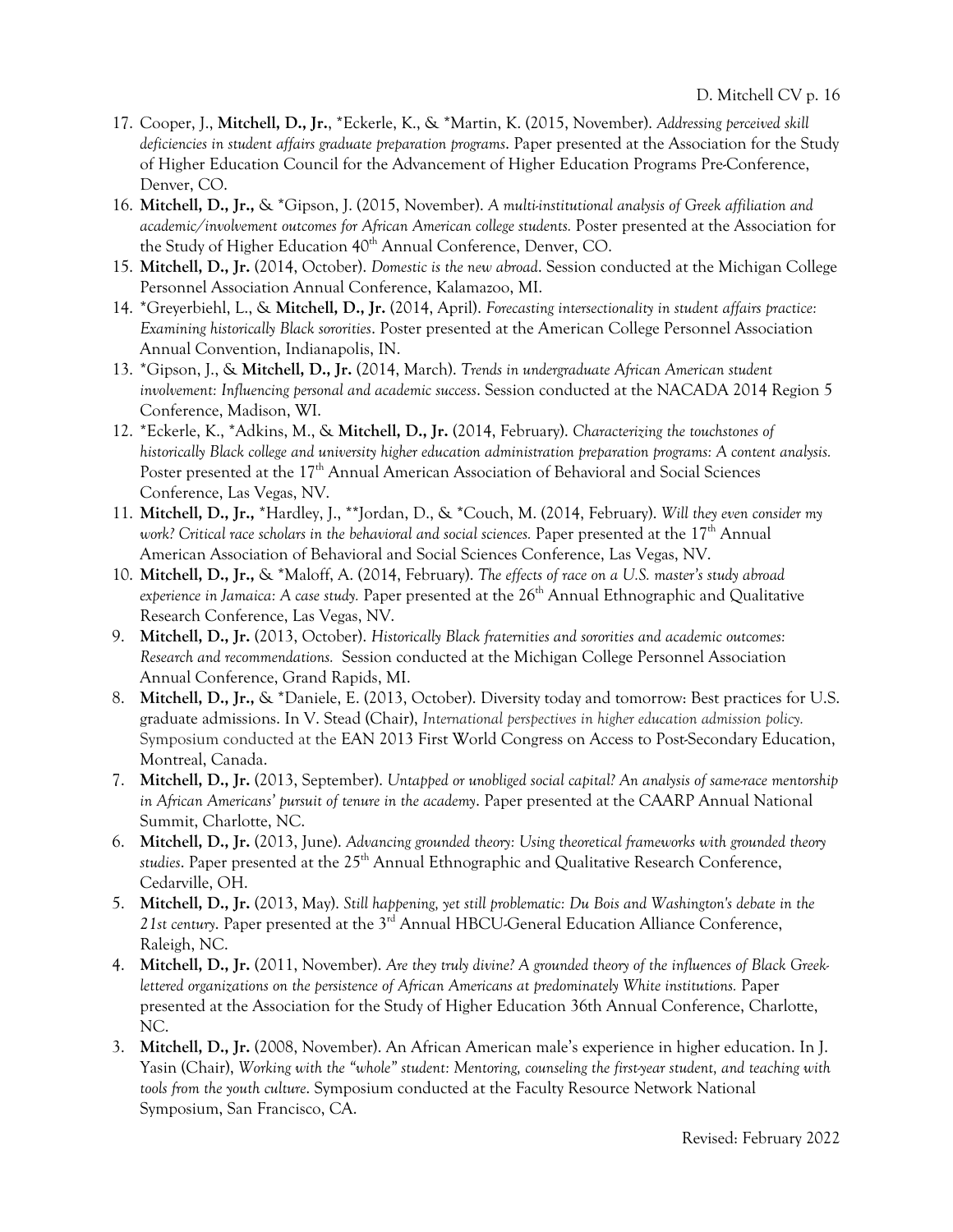- 2. Bobilya, A., Akey, L., & **Mitchell, D., Jr.** (2008, November). *Enhancing student connections—Students' perceptions of a spiritually-focused wilderness orientation program*. Paper presented at the 15th National Conference on Students in Transition, Columbia, SC.
- 1. Bobilya, A., Akey, L., & **Mitchell, D., Jr.** (2008, November). *Outcomes of a spiritually focused wilderness orientation program*. Paper presented at the 39th Annual International Conference of the Association of Experiential Education, Vancouver, WA.

#### **Invited Presentations** \*=*Received compensation*

#### **Keynotes**

- 2. \***Mitchell, D., Jr.** (2013, November). *Swag 2.0*. Keynote address at the 2013 National Black Graduate Student Association North Central Regional Conference, Mankato, MN.
- 1. **Mitchell, D., Jr.** (2013, May). *An "unofficial" McNair scholar's story.* Keynote address for the GVSU Ronald E. McNair Postbaccalaureate Achievement Program Summer Research Program Opening Luncheon, Allendale, MI.

#### **Research and Scholarship Related Talks, Lectures & Presentations**

- 31. Garcia, D., **Mitchell, D., Jr**., Kerns, K., Dixon, E., & Byron, L. (2021, November). *Bellarmine's comprehensive student-centered approach to DEIJ recruitment and enrollment*. Association for Independent Kentucky Colleges and Universities (AIKCU) Diversity Summit (virtual).
- 30. **Mitchell, D., Jr.** (2021, November). *The Cardinal anti-racism agenda and its intersectional imperative.* Presentation conducted for the Commission on Diversity and Racial Equity, University of Louisville, KY.
- 29. **Mitchell, D., Jr.** (2021, August). *Quality educator for all*. Panelist for the Chamber of St. Matthews Chamber of Commerce Diversity, Equity & Inclusion Series (virtual).
- 28. **Mitchell, D., Jr.** (2021, August). *Understanding intersectionality to advance postsecondary education in the Commonwealth*. Presentation conducted for the Concil for Postsecondary Education Higher EDquity Webinar Series (virtual).
- 27. **\*Mitchell, D., Jr.** (2021, June). *Using intersectionality to plan the Scholars' Symposium for Black Men and Boys*. Presentation conducted for the GVSU Scholars Symposium for Black Men and Boys Planning Committee (virtual).
- 26. **Mitchell, D., Jr.** (2021, April). *Everyone's responsibility: Empowering anti-racism through higher education and the community*. Panelist for the Collaborative for Anti-Racist Teaching (CART) and the Nystrand Center of Excellence in Education (virtual).
- 25. **Mitchell, D., Jr**. (2021, March). *NADOHE CDO townhall: Diversity officers in advancing anti-racism in times of challenge and pandemic*. Panelist for the National Association of Diversity Officers in Higher Education Annual Conference (virtual).
- 24. **Mitchell, D., Jr.** (2020, August). *Using intersectionality to understand the pandemic and social unrest.* Session conducted for Bellarmine University's Knights and Pints Series, Louisville, KY.
- 23. **Mitchell, D., Jr.** (2019, February). *Unstereotyped: Culture at historically Black colleges and universities.*  Panelist for the Penn Center for Minority Serving Institutions' Twitter Chat.
- 22. **Mitchell, D., Jr.** (2018, March). *An introduction to qualitative research*. Panelist for the Bellarmine University Annsley Frazier Thornton School of Education Doctoral Programs Lunch and Learn Series, Louisville, KY.
- 21. \***Mitchell, D., Jr.** (2017, August). *RA leadership at The Ohio State University: Serving your peers better through the recognition of multiple identities and intersectionality.* Session conducted for The Ohio State University Office of Student Life Residence Life, Columbus, OH.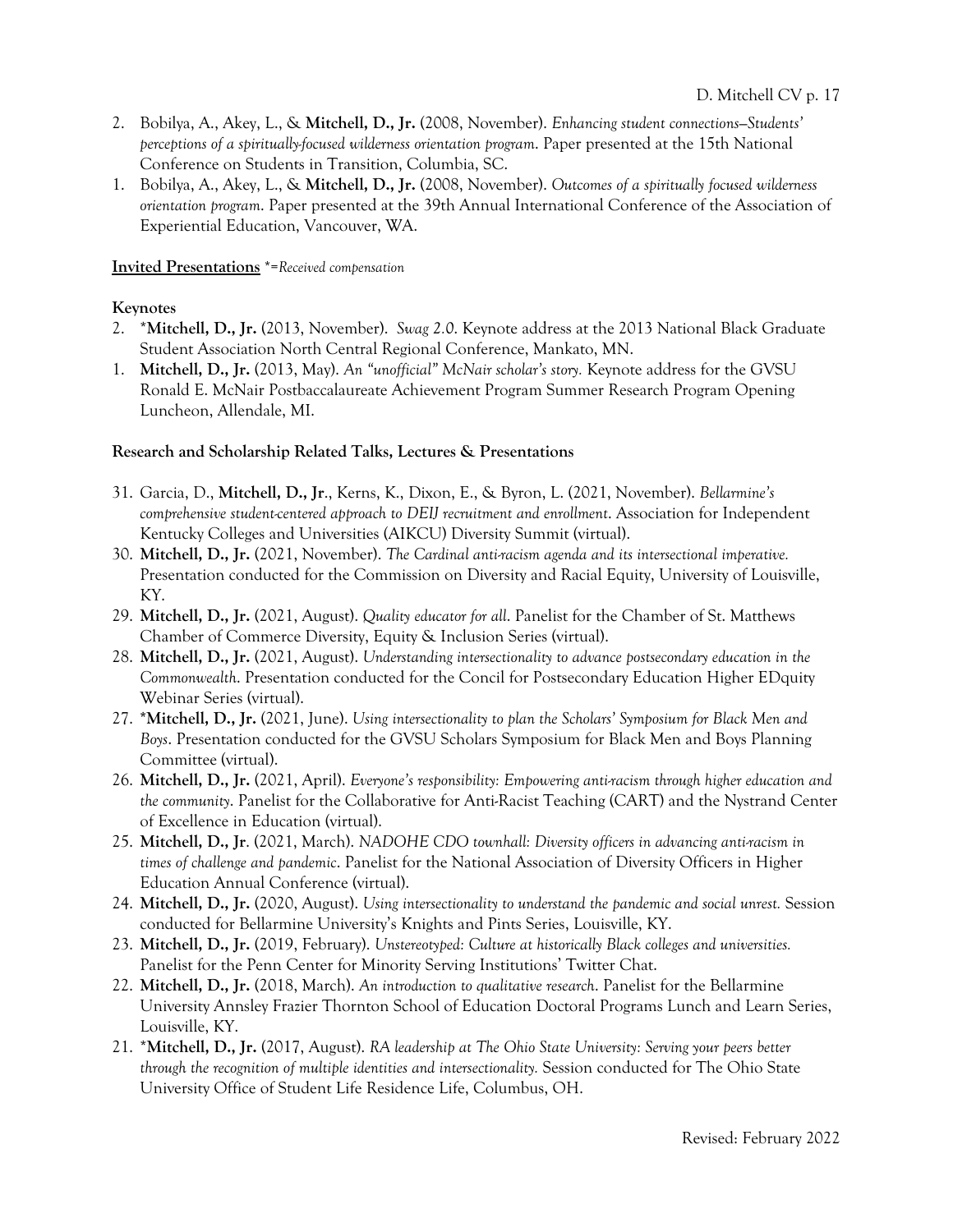- 20. \***Mitchell, D., Jr.** (2017, July). *The intersectionality imperative in Residence Life at The Ohio State University.* Session conducted for The Ohio State University Office of Student Life Residence Life, Columbus, OH.
- 19. **Mitchell, D., Jr.** (2017, January). *Inclusion in today's schools: The intersectionality imperative in 21st century education.* Session conducted for the GVSU College of Education Graduate Teaching Certificate Program, Grand Rapids, MI.
- 18. **Mitchell, D., Jr.** (2016, November). *The intersectionality imperative in 21<sup>st</sup> century education*. Session conducted for the GVSU College of Education Social Responsibility & Inclusion Committee, Grand Rapids, MI.
- 17. **Mitchell, D., Jr.** (2016, August). *"Staring with the syllabus": Ways to make your classroom more inclusive through intentional syllabus revisions.* Session conducted at the GVSU 22nd Fall Teaching and Learning Conference, Grand Rapids, MI.
- 16. **Mitchell, D., Jr.** (2016, April). *Men's role in feminism*. Session conducted for the GVSU Women's Commission Conscious Conversation Series, Allendale, MI.
- 15. **Mitchell, D., Jr.** (2015, June). *The intersectional imperative in student affairs*. Session conducted for the GVSU College Student Affairs Leadership 20 Year Celebration Roundtable/Colloquium, Allendale, MI.
- 14. **Mitchell, D., Jr.** (2014, October). *From theory to practice: From intersectionality to social justice.* Session conducted for the GVSU Office of Multicultural Affairs, LGBT Resource Center, and Women's Center, Allendale, MI.
- 13. **Mitchell, D., Jr.** (2014, October). *The color of success.* Panelist for the Pi Zeta Chapter of Kappa Alpha Psi Fraternity, Inc. Kappa Week, Allendale, MI.
- 12. **Mitchell, D., Jr.** (2014, August). *What is a domestic study abroad?* Roundtable conducted at the GVSU 20<sup>th</sup> Fall Teaching and Learning Conference, Grand Rapids, MI.
- 11. \***Mitchell, D., Jr.** (2014, March). *Black gay and bisexual men at predominantly White institutions*. Session conducted at the 38<sup>th</sup> Michael T. Fagin Pan African Student Leadership Conference, Mankato, MN.
- 10. \***Mitchell, D., Jr.** (2014, March). *LGBT issues in the Pan African community*. Roundtable conducted at the 38<sup>th</sup> Michael T. Fagin Pan African Student Leadership Conference, Mankato, MN.
- 9. **Mitchell, D., Jr.** (2014, January). *The other, other Wes Moore*. Session conducted for the GVSU African Diaspora Conversation Series, Allendale, MI.
- 8. **Mitchell, D., Jr.** (2014, January). *Straight talk.* Panelist for the GVSU Dr. Martin Luther King, Jr. Commemoration Week, Grand Rapids, MI.
- 7. **Mitchell, D., Jr.** (2013, October). *Local best practices on retaining faculty and staff of color.* Panelist for the West Michigan College and University Presidents' Compact Committee Conference, Grand Rapids, MI.
- 6. **Mitchell, D., Jr.,** (2013, August). *Why?* Session conducted for GVSU Academic Success Institute, Allendale, MI.
- 5. **Mitchell, D., Jr.** (2013, February). *Historically Black fraternities and sororities: Recognizing their histories and impact on college outcomes*. Session conducted for the GVSU Office of Multicultural Affairs Diversity Brownbag Series, Allendale, MI.
- 4. **Mitchell, D., Jr.** (2012, February). *Black Greek-lettered organizations and academic outcomes.* Invited lecture for the University of Southern Mississippi Department of Educational Studies and Research Lecture Series in Higher Education, Hattiesburg, MS.
- 3. Daniele, E., Sinclair-Chapman, V., **Mitchell, D., Jr.**, Valentino, N., & Simmons, C. (2011, August). *Community assistants' diversity and inclusion workshop*. Session conducted for the University of Rochester Department of Residential Life Community Assistant Training, Rochester, NY.
- 2. **Mitchell, D., Jr.**, Heinzelman, W., Olivares, B., & Sinclair-Chapman, V. (2011, April). *Diversity in graduate education: Challenges and opportunities.* Session conducted at the University of Rochester 2nd Annual Diversity Conference, Rochester, NY.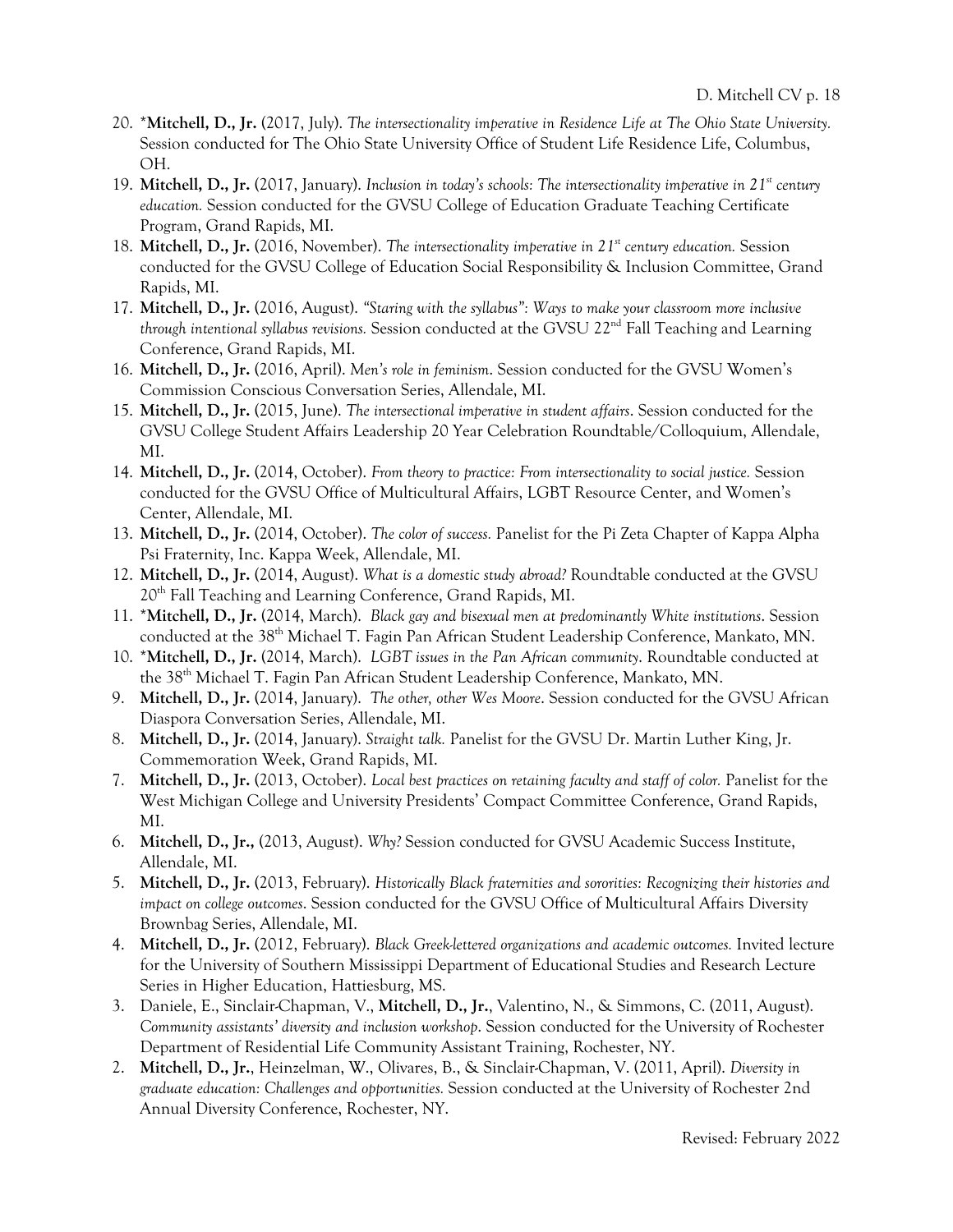1. **Mitchell, D., Jr.** (2008, December). *Historically Black colleges and universities: History and culture.* Invited talk for the University of Minnesota – Twin Cities Common Ground Consortium Program, Minneapolis, MN.

### **Talks, Lectures and Presentations Related to Educational and Career Development**

- 18. **Mitchell, D., Jr.** (2021, April). *Diversity and inclusion in a college setting*. Session conducted for duPont Manual High School's College Con Series (virtual).
- 17. **Mitchell, D., Jr.** (2021, March). *HBCUs and Black Greek-lettered organizations*. Panelist for Louisville Collegiate School's Webinar Series (virtual).
- 16. **Mitchell, D., Jr.** (2016, October). *My student affairs journey*. Panelist for the GVSU Student Affairs Graduate Association's Careers in Student Affairs Month programming, Allendale, MI.
- 15. **Mitchell, D., Jr.** (2015, October). *You study what?! Introducing undergraduate students to student affairs graduate preparation programs*. Session conducted for the GVSU Student Affairs Graduate Association's Careers in Student Affairs Month programming, Allendale, MI.
- 14. **Mitchell, D., Jr.** (2015, September). *Greek to corporate.* Panelist for GVSU National Pan-Hellenic Council Week, Allendale, MI.
- 13. **Mitchell, D., Jr.** (2015, September). *Maintaining a writing life.* Roundtable conducted for GVSU College of Education's General Assembly, Grand Rapids, MI.
- 12. **Mitchell, D., Jr.** (2015, March). *My journey to the professorate and developing your swag.* Invited talk for San Diego State University Aztec Research Fellowship Program, San Diego, CA.
- 11. **Mitchell, D., Jr.** (2015, February). *Building your swag.* Invited talk for the GVSU COMPASS Program, Grand Rapids, MI.
- 10. **Mitchell, D., Jr.** (2014, October). *How to submit conference proposals and articles for publication.* Panelist for the GVSU Student Affairs Division Research and Scholarship Committee, Allendale, MI.
- 9. **Mitchell, D., Jr.** (2014, September). *My student affairs path*. Panelist for the GVSU Student Affairs Graduate Association's monthly programming, Allendale, MI.
- 8. **Mitchell, D., Jr.** (2013, October). *"Dripping in swag": Graduate school preparation workshop, part II.* Session conducted at the 2013 ITEC-WM Student Teacher Fall Fire Up Conference, Grand Rapids, MI.
- 7. **Mitchell, D., Jr.** (2013, October). *"Dripping in swag": Resume and CV workshop, part I.* Session conducted at the 2013 ITEC-WM Student Teacher Fall Fire Up Conference, Grand Rapids, MI.
- 6. **Mitchell, D., Jr.** (2013, September). *Advice for grads*. Panelist for the GVSU Student Affairs Graduate Association's monthly programming, Allendale, MI.
- 5. **Mitchell, D., Jr.** (2013, September). *Resume and curriculum vitae critique*. Roundtable conducted at the 2013 CAARP Annual Summit, Charlotte, NC.
- 4. **Mitchell, D., Jr.** (2013, February). "*Dripping in swag."* Invited talk for the GVSU COMPASS Program, Grand Rapids, MI.
- 3. **Mitchell, D., Jr.** (2013, February). *Graduate school planning.* Panelist for GVSU Ronald E. McNair Post-Baccalaureate Achievement Program Career Seminar, Allendale, MI.
- 2. **Mitchell, D., Jr.** (2011, May). *College admissions luncheon.* Panelist for the Association for the Equality and Excellence in Education 34th Annual Conference, Victor, NY.
- 1. **\*Mitchell, D., Jr.** (2009, December). *Walking you through the completion of a professional or graduate degree.*  Invited talk at Xavier University of Louisiana Office of Graduate Placement, New Orleans, LA.

# **Research Affiliations**

**Diversity Scholar,** Diversity Scholars Network, National Center for Institutional Diversity, University of Michigan, 2019 – Present

The mission of the National Center for Institutional Diversity at the University of Michigan is to create a more equitable and inclusive society through diversity research and scholarship. The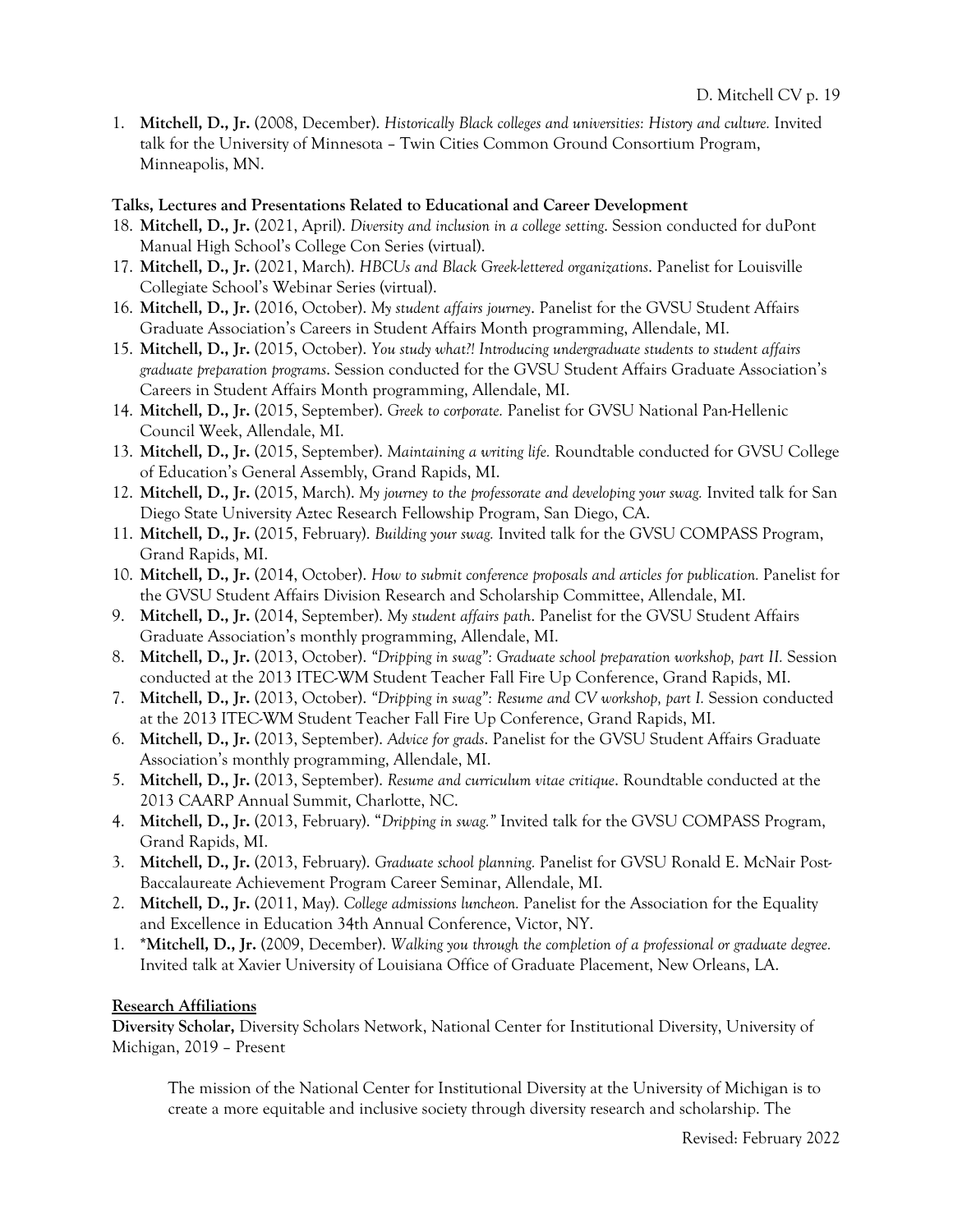Diversity Scholars Network is a scholarly community committed to advancing understandings of historical and contemporary social issues related to identity, difference, culture, representation, power, oppression, and inequality—as they occur and affect individuals, groups, communities, and institutions.

#### **Editorial & Peer Review Experience**

Ad Hoc Reviewer, *Reinvention: An International Journal of Undergraduate Research*, 2021 Ad Hoc Reviewer, New York University Press, 2020 Ad Hoc Reviewer, *Oracle: The Research Journal of the Association of Fraternity/Sorority Advisors,* 2020, 2021 Ad Hoc Reviewer, *Journal of LGBT Youth*, 2019 Associate Editor, *Oracle: The Research Journal of the Association of Fraternity/Sorority Advisors,* 2018 – 2019 Chapter Peer Reviewer, *Underserved populations at HBCUs: The pathway to diversity, equity, and inclusion* (Emerald Group), 2018 Ad Hoc Reviewer, *Journal for Multicultural Education*, 2017 Ad Hoc Reviewer, Peter Lang Publishers, 2017 Ad Hoc Reviewer, Rutgers University Press, 2017 Editorial Board, *Journal Committed to Social Change on Race and Ethnicity,* 2017 – 2021 Ad Hoc Reviewer, Routledge, 2016, 2019 Ad Hoc Reviewer, *Spectrum: A Journal on Black Men*, 2016 Editorial Board, *Journal of College Student Development*, 2016 – 2019 Guest Editor, *Journal for Multicultural Education*, 2016 Ad Hoc Reviewer, *Journal of Outdoor Recreation, Education, and Leadership*, 2015 Ad Hoc Reviewer, *Journal of Research Initiatives*, 2015 Ad Hoc Reviewer, *Qualitative Report*, 2015 Ad Hoc Reviewer, *Teachers College Record*, 2015 Editorial Board, *Journal of Diversity in Higher Education*, 2015 – 2018 Ad Hoc Reviewer, *Journal of Latinos and Education*, 2014 Guest Editor, *Journal of Progressive Policy & Practice*, 2014 Ad Hoc Copy Editor, *Journal of Progressive Policy & Practice*, 2013 Ad Hoc Reviewer, *Journal of Diversity in Higher Education*, 2013 – 2014 Ad Hoc Reviewer, *Journal of Negro Education*, 2013 Editor-in-Chief, *Annuals of the Next Generation,* 2013 – 2015 Editorial Board, *Journal of African American Males in Education*, 2013 – 2015 Editorial Board, *Journal of Ethnographic & Qualitative Research*, 2013 – 2019 Editorial Board, *Oracle: The Research Journal of the Association of Fraternity/Sorority Advisors,* 2013 – 2018 Founder, Faculty Advisor, and Managing Editor, *College Student Affairs Leadership,* 2013 – 2017 Managing Editor, *Journal of African American Males in Education*, 2013 – 2015 Reviewer, *Journal of African American Males in Education*, 2009 – 2013

#### **GRANTS & FUNDING** \*=*with graduate student*

#### **Competitive (Funded)**

- 7. **Mitchell, D., Jr.** (2015). *A comprehensive investigation of high-achieving African American students: A mixed methods research study.* Grand proposal submitted to the GVSU Center for Scholarly and Creative Excellence Faculty Course Reassignment for Research and Creative Expression Grant. **\$3,000 awarded.**
- 6. \*Gipson, J., & **Mitchell, D., Jr.** (2013). *A comprehensive investigation of high-achieving African American students attending community colleges: A mixed methods research study*. Grant proposal submitted to the NASPA Foundation Channing Briggs Small Grant Competition. **\$3,275 awarded.**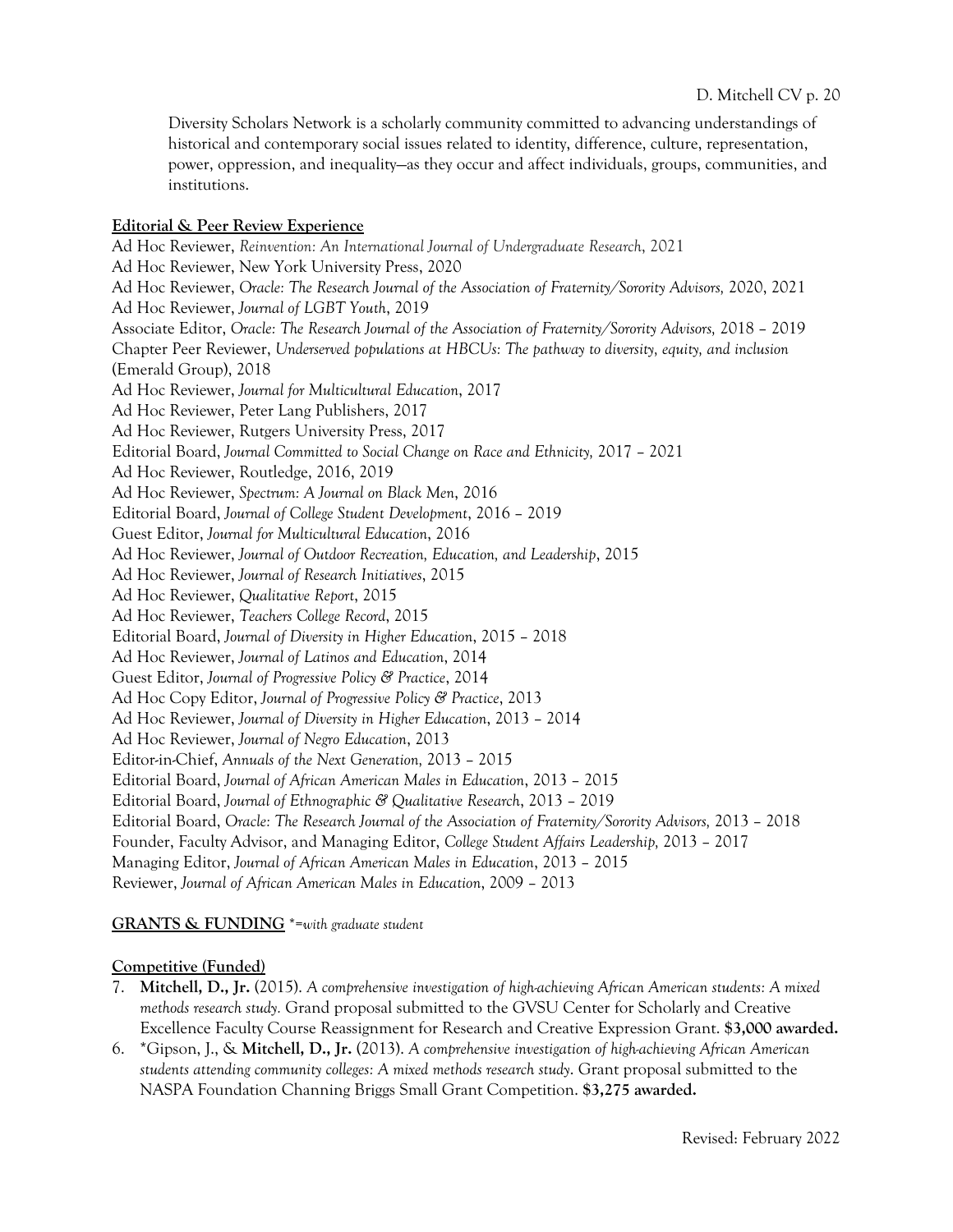- 5. **Mitchell, D., Jr.** (2013). *A 20-year history of Black Greek-letter organization research and scholarship.* Grant proposal submitted to the Center for the Study of the College Fraternity. **\$1,000 awarded.**
- 4. **Mitchell, D., Jr.** (2013). *RJWF New Connections Seventh Annual Symposium*. Selected to receive a travel grant to attend the RJWF New Connections Seventh Annual Symposium. **\$600 awarded.**
- 3. **Mitchell, D., Jr.** (2013). *Special project graduate assistant*. Funding proposal submitted to the GVSU Office of Graduate Studies. **\$18,116 awarded.**
- 2. **Mitchell, D., Jr.,** & Cooper, J. (2013). *Minority serving institutions: History, culture, and student affairs.*  Grant proposal submitted to the GVSU Pew Faculty Teaching and Learning Teacher Scholar Grant Competition. **\$3,337 awarded.**
- 1. Olivares, B., & **Mitchell, D., Jr.** (2012). *University of Rochester Ronald E. McNair program*. Grant proposal submitted to the U.S. Department of Education Federal TRIO Programs. **\$1,283,000 awarded.**

# **Competitive (Unfunded)**

- 4. Carver, P., LaRocco, M., Apostel, S., & **Mitchell, D., Jr.** (2020). *Tradition and transformation: Bellarmine and social justice*. Grant proposal submitted to the NetVUE Reframing the Institutional Saga Grant Competition. \$33,959 proposed.
- 3. **Mitchell, D., Jr.** (2013). *A comprehensive investigation of summer bridge programs for historically underrepresented populations: A retroactive mixed methods exploration*. Grant proposal submitted to the National Resource Center for The First-Year Experience and Students in Transition Paul P. Fidler Research Grant Competition. \$5,000 proposed.
- 2. Heinzelman, W., Olivares, B., Sinclair-Chapman, V., & **Mitchell, D., Jr.** (2011). *Clare Boothe Luce graduate fellowship*. Grant proposal submitted to the Clare Boothe Luce Foundation. \$199,910 proposed.
- 1. **Mitchell, D., Jr.** (2007). *Wireless technology in the curriculum: A paradigm of immersed learning*. Grant proposal submitted to the AT&T Foundation Competitive Grant Program. \$17,253 proposed.

# **Noncompetitive (Funded)**

- 14. **Mitchell, D., Jr.** (2016). *An investigation of high-achieving African American students attending community colleges: A mixed methods research study.* Grant proposal submitted to the GVSU Center for Scholarly and Creative Excellence Faculty Dissemination Fund. **\$500 awarded.**
- 13. **Mitchell, D., Jr.** (2015). *Learning race and racism while learning: Experiences of international students pursuing higher education in the Midwestern United States.* Grant proposal submitted to the GVSU Center for Scholarly and Creative Excellence Faculty Dissemination Fund. **\$250 awarded.**
- 12. **Mitchell, D., Jr.** (2015). *Addressing perceived skill deficiencies in student affairs graduate preparation programs.* Grant proposal submitted to the GVSU Center for Scholarly and Creative Excellence Faculty Dissemination Fund. **\$500 awarded.**
- 11. **Mitchell, D., Jr.** (2015). *Association for the Study of Higher Education Annual Conference.* Grant proposal submitted to the GVSU Pew Faculty and Teaching and Learning Center Travel Grant. **\$700 awarded.**
- 10. **Mitchell, D., Jr.,** Garrett, T., & Bivins, T. (2015). *Black faculty and staff association funding request*. Funding proposal submitted to GVSU Division of Inclusion & Equity. **\$7,000 awarded**.
- 9. **Mitchell, D., Jr.** (2014). *American College Personnel Association Annual Convention.* Grant proposal submitted to the GVSU Center for Scholarly and Creative Excellence Faculty Dissemination Fund. **\$500 awarded.**
- 8. **Mitchell, D., Jr.** (2014). *American Educational Research Association Annual Conference.* Grant proposal submitted to the GVSU Center for Scholarly and Creative Excellence Faculty Dissemination Fund. **\$300 awarded.**
- 7. **Mitchell, D., Jr.** (2014). *Learning race and racism while learning: International students' learned racial awareness and college experiences*. Grant proposal submitted to the GVSU Center for Scholarly and Creative Excellence Mini-Grant Fund. **\$391 awarded.**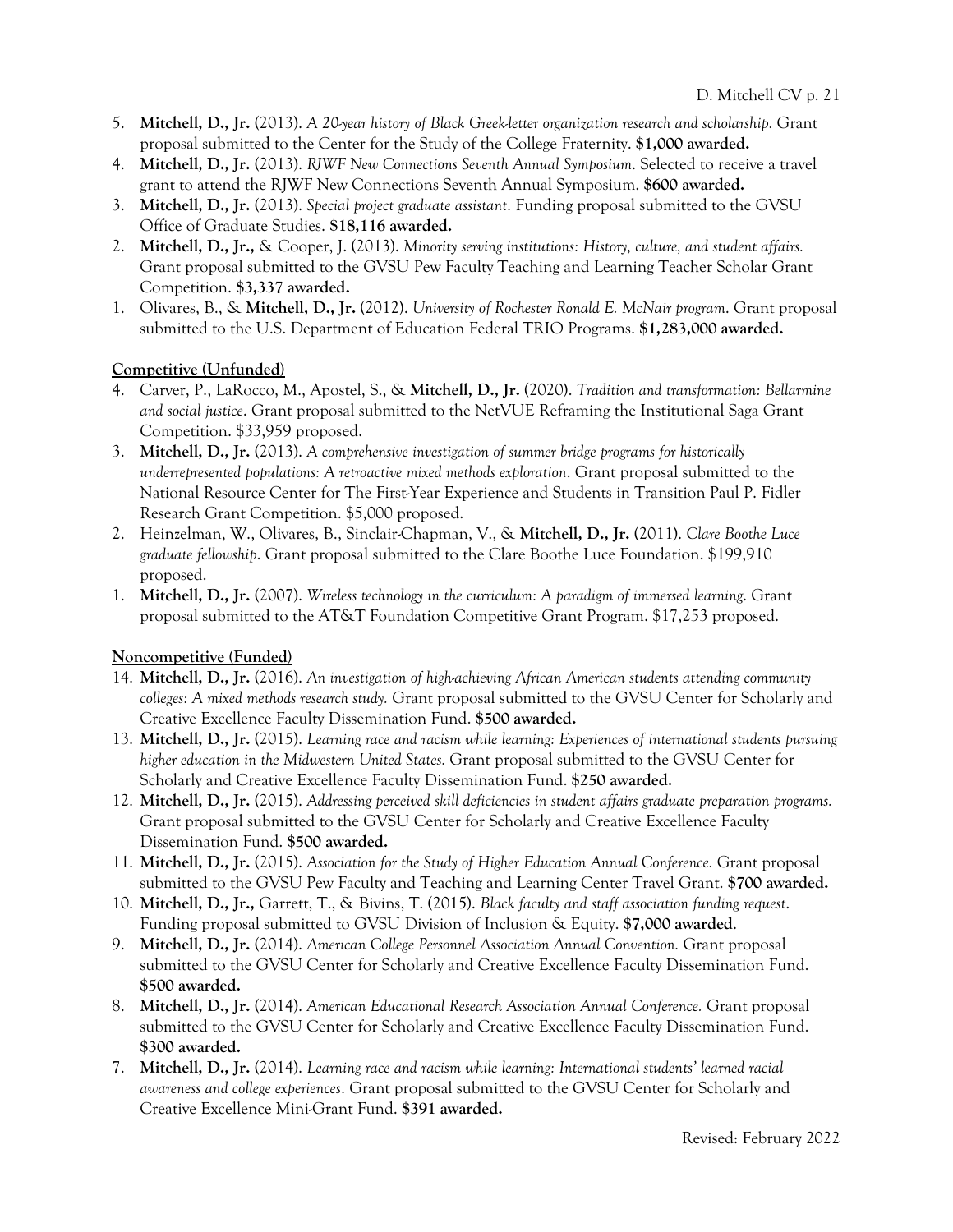- 6. **Mitchell, D., Jr.** (2013). *Advancing grounded theory: Using theoretical frameworks with grounded theory studies.*  Grant proposal submitted to the GVSU Center for Scholarly and Creative Excellence Faculty Dissemination Fund. **\$500 awarded.**
- 5. **Mitchell, D., Jr.** (2013). *College Student Affairs Leadership* journal. Funding proposal submitted to the GVSU Libraries Open Access Fund. **\$1,500 awarded.**
- 4. **Mitchell, D., Jr.** (2013). *The effects of race on a U.S. master's study abroad experience in Jamaica*: *A case study*. Grant proposal submitted to the GVSU Center for Scholarly and Creative Excellence Faculty Dissemination Fund. **\$250 awarded.**
- 3. **Mitchell, D., Jr.** (2013). *Midwestern Bisexual Lesbian Gay Transgender Ally College Conference.* Grant proposal submitted to the GVSU Pew Faculty and Teaching and Learning Center Travel Grant. **\$600 awarded.**
- 2. **Mitchell, D., Jr.** (2013). *Untapped or unobliged social capital? An analysis of same-race mentorship in African Americans' pursuit of tenure in the academy*. Grant proposal submitted to the GVSU Center for Scholarly and Creative Excellence Faculty Dissemination Fund. **\$500 awarded.**
- 1. **Mitchell, D., Jr.** (2007). *Department of Educational Leadership marketing*. Funding proposal submitted to the Minnesota State University, Mankato Graduate Studies and Research Marketing Fund. **\$800 awarded.**

# **SERVICE, ASSOCIATIONS, & CONSULTATIONS**

# **University Service**

#### **Bellarmine University**

Co-chair, Returning to Campus/Remote Work Task Force, 2021 Member, Director of Strategic Initiatives and Special Projects Search Committee, 2021 Member, Graduate Assistant Program Committee, 2021 Member, Lansing School of Nursing Dean Search Committee, 2021 Member, Return to Campus/Flex Work Policy Implementation Team, 2021 Member, Resource Management Advisory Council, 2021 Member, Senior Administrative Assistant to the Office of the President Search Committee, 2021 Member, Tenure-Track Environmental Justice Search Committee, 2020 – 2021 Member, Strategic Planning Implementation Team, 2019 – 2021 Member, Training and Compliance Specialist Search Committee, 2019 Co-chair, The Bellarmine Community Strategic Planning Workgroup, 2018 Judge, Prize in Ethics Essay Competition, Ethics and Social Justice Center, 2018, 2019 Member, Graduate Education Affairs, 2018 – 2020 Member, Provost Search Committee, 2018 – 2019 Member, University Honors and Awards Committee, 2018 – 2019 Member, Director of the Office of Identity & Inclusion Search Committee, 2018 Member, Honors Council, 2018 – 2019 Member, Muhammad Ali Scholars Exploratory Committee, 2018 Judge, Prize in Social Justice Essay Competition, Ethics and Social Justice Center, 2017 Mentor, Bellarmine University Mentoring Program, Office of Identity & Inclusion, 2017 – 2018

# **Grand Valley State University**

Reflection Address, Winter Commencement, 2017 Agency Preceptor, Master of Public Health Master's Project, 2016 – 2017 Co-Chair, *myGVSU Climate Survey* Faculty Action Team, Division of Inclusion & Equity, 2016 – 2017 Faculty Marshal, Fall Commencement, 2016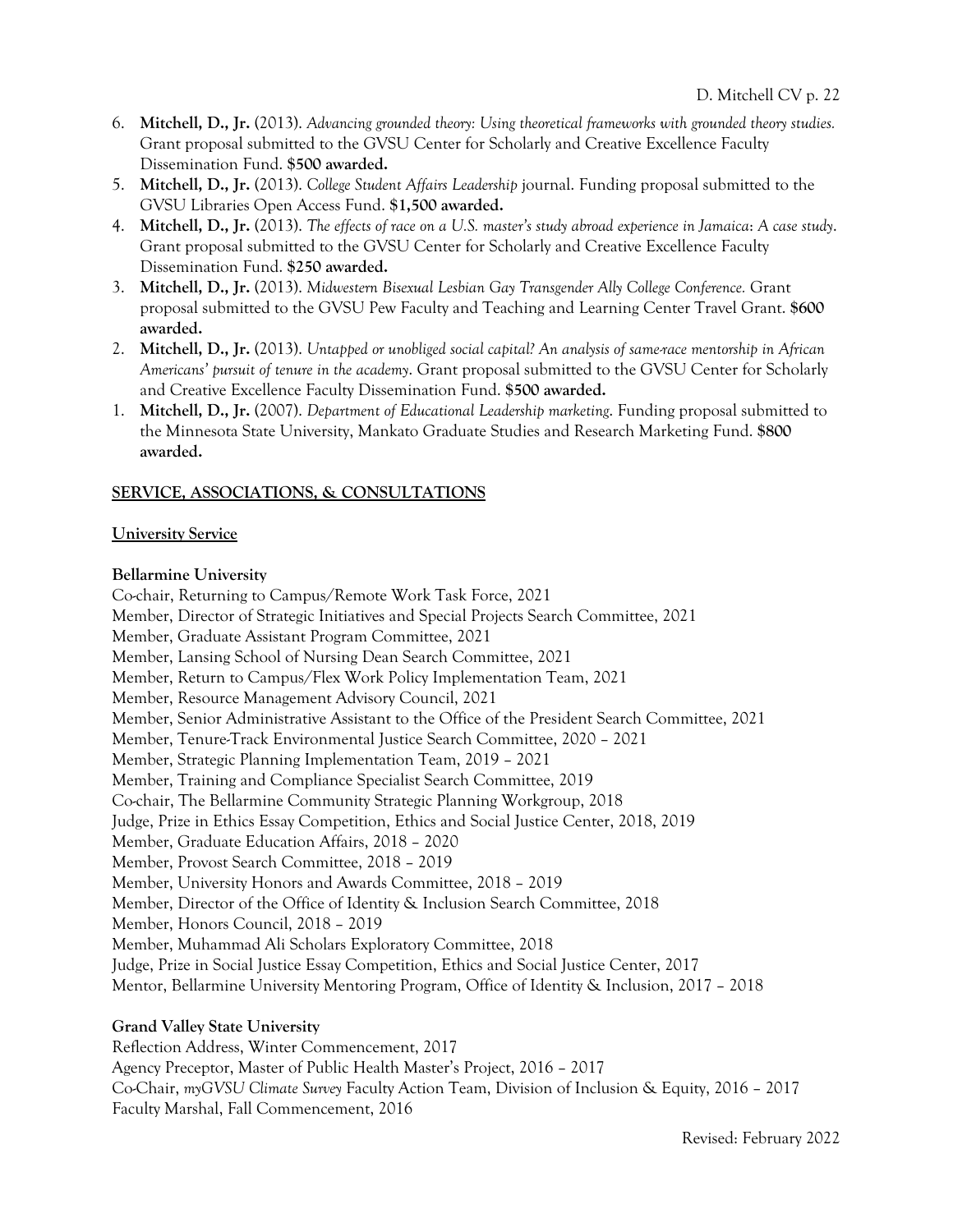Member, Provost and Executive Vice President for Academic and Student Affairs Search Committee, 2016 – 2017 Co-Chair, Black Faculty and Staff Association, 2015 – 2016 Member, College of Education Dean Search Committee, 2015 – 2016 Member, Graduate Council, The Graduate School, 2015 – 2017 Member, Three Minute Thesis (3MT) Planning Committee, The Graduate School, 2015 – 2016 Member, Advisory Council, LGBT Resource Center, 2014 – 2017 Member, University Review Committee, Midwestern Association of Graduate School Distinguished Master's Thesis Awards, 2014 Faculty Advisor, Delta Upsilon, 2013 – 2014 Faculty Affiliate, Fraternity & Sorority Life, 2013 – 2017 Leadership Team, Freshman Academy Academic Success Institute, Student Academic Success Center, 2013 Member, Review Committee, Awards of Distinction Scholarship Competition, Financial Aid, 2013, 2014 Participant, Winter Commencement, 2013, 2014, 2015, 2016, 2017 Member, University Conduct Committee, Dean of Students Office, 2013 – 2016 University Delegate, Inauguration of Scott Olson as the 15th President of Winona State University, 2013 Member, Review Committee, Chapter of Excellence Competition, Fraternity and Sorority Life, 2012, 2015 Mentor, *Brothers*, Division of Student Services, 2012 – 2013, 2015 – 2017 Participant, Fall Commencement, 2012, 2013, 2014, 2015, 2016 Participant, Fall Convocation, 2012, 2013

# **Minnesota State University, Mankato**

Participant, Spring Commencement, 2008

# **Shaw University**

Student Committee Member, Strategic Planning, Institutional Research, and Effectiveness, 2005 – 2006

# **University of Rochester**

Review Committee, Expectations for Excellence Fraternity and Sorority Accreditation Review, 2011

# **Department, Division, & School/College Service**

# **Bellarmine University**

Member, Diversity, Equity, & Inclusion Committee, Annsley Frazier Thornton School of Education, 2019 – 2020

Member, Outstanding Dissertation Award Committee, Annsley Frazier Thornton School of Education, 2018, 2019

- Chair, 2019
- § Co-Chair, 2018

Member, CAEP Standard 3 Recruitment Task Force, Annsley Frazier Thornton School of Education, 2017 – 2019

■ Chair, 2018 – 2019

# **Grand Valley State University**

Co-Chair, Social Justice Educator/Coordinator Search Committee, Division of Inclusion & Equity, 2016 Member, Advisory Board, Teacher Preparation Student Support Services, College of Education, 2015 – 2016

Member, Early Tenure Ad-Hoc Committee, College of Education, 2015 Member, ED 180 Curriculum Committee, College of Education, 2015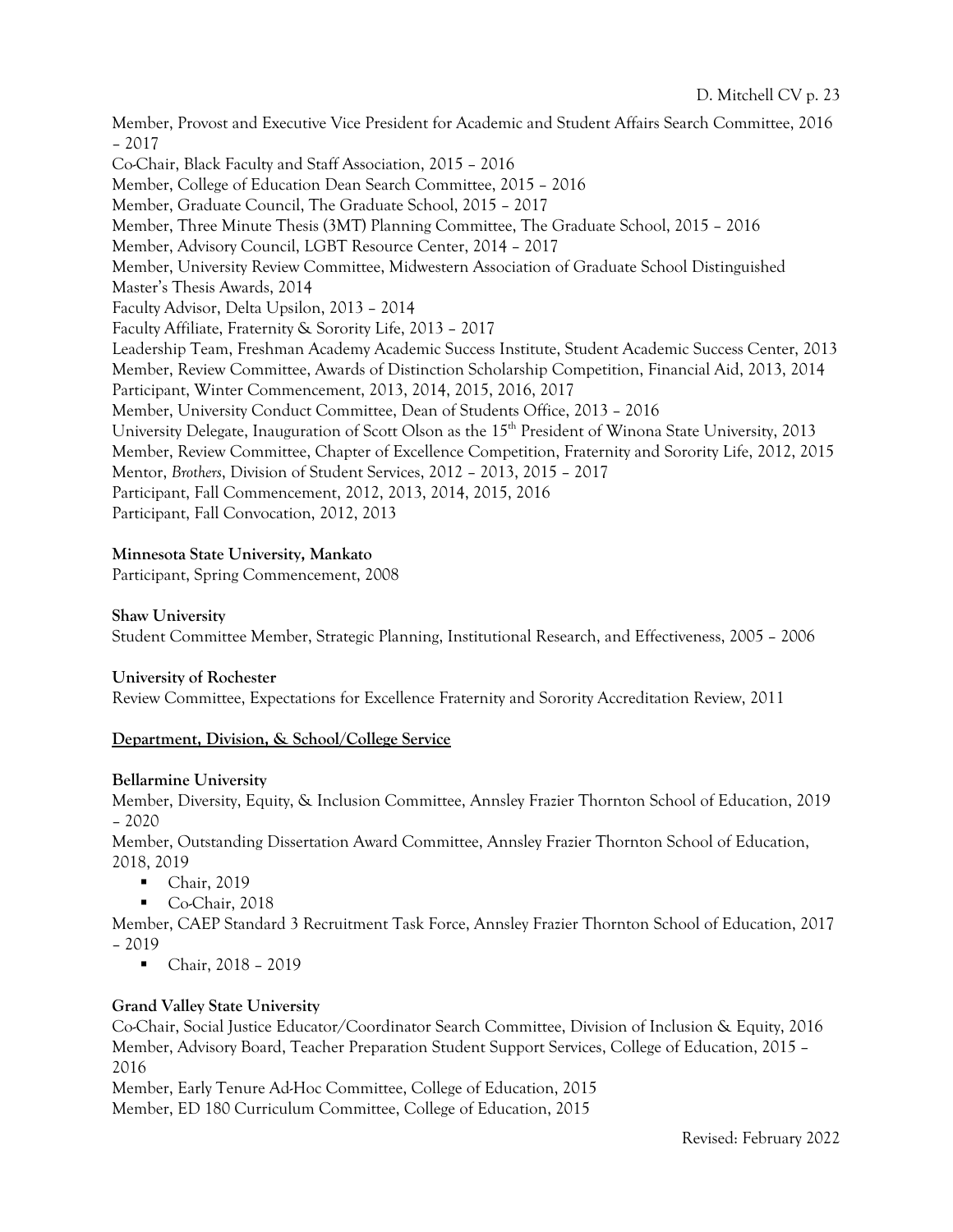§ Chair, EDH 181: Navigating College Success Sub-Committee, 2015

Member, Planning Task Force, Leadership & Learning, College of Education, 2015 – 2016

Chair, Assistant Professor of Higher Education Search Committee, College of Education, 2014 – 2015

Member, Advanced Programs Policies and Practices, College of Education, 2013 – 2017

- § Chair, Admissions Sub-Committee, 2013 2015
- § Chair, Advanced Programs Policies and Practices Committee, 2014 2015
- Chair, Six-Credit Thesis and Variable Credits for Projects and Theses Sub-Committee, 2016
- Co-Chair, Graduate Program Withdrawal Sub-Committee, 2015
- § Member, Six-Credit Thesis Sub-Committee, 2015 2016

Member, Thesis Special Task Force, College of Education, 2013

Participant, Fall Convocation, College of Education, 2013, 2014, 2015, 2016

Winter Convocation, College of Education, 2013, 2014, 2016, 2017

College of Education Marshal, Fall Commencement, 2012

Member, Advisory Committee, COMPASS Program, College of Education, 2012 – 2017

Member, Dean's Award for Outstanding Project/Thesis Review Committee, College of Education, 2012, 2013, 2014, 2015

■ Chair, Dean's Award for Outstanding Project/Thesis Review Committee, 2014

#### **Minnesota State University, Mankato**

Member, Educational Leadership Assistant/Associate Professor Search Committee, 2009 Member, Adventure Education Program Director Search Committee, 2008 Member, Educational Leadership Assistant/Associate Professor Search Committee, 2008 Marketing Coordinator, Department of Educational Leadership, 2007 – 2009 Member, First Year Experience Parent Services Coordinator Search Committee, 2007 Member, First Year On-Campus Housing Recommendation Committee, 2006 – 2007 Member, Mental Health Crisis & Education Workgroup, 2006 – 2007

#### **University of Rochester**

Chair, Graduate Recruitment & Retention Specialist Search Committee, 2012 Member, College Prep Center Coordinator Search Committee, 2012 Member, Upward Bound Project Counselor(s) Search Committee, 2012 Member, Science Specialist Search Committee, 2010

# **Community & Professional Service**

Member, Consortium of Senior Diversity Officers in Catholic Higher Education, Association of Catholic Colleges and Universities, 2021 – Present Panel Reviewer, ERC Core, National Science Foundation, 2021 Member, Association of Independent Kentucky Colleges and Universities Diversity Leaders, 2020 – 2021 Member, Louisville Chief Equity, Diversity, and Inclusion Officers, 2020 – 2021 Panel Reviewer, ADVANCE Adaptation, National Science Foundation, 2020 External Reviewer, Promotion to Full Professor, Department of Sociology, University of the Pacific, 2019 Guest Speaker, Distinguished Black Men Forum, Black Student Union, The Brown School (KY), 2018 Panel Reviewer, ADVANCE Institutional Transformation Grant, National Science Foundation, 2017 Mentor, Real Bears Give Back, Shaw University, 2015 – 2016 Chair, Board of Directors, DOVE Mentors, Inc., 2013 – Present Group Facilitator, IMPACT Leadership Institute, NIC-University of Michigan Office of Greek Life, 2013 Leadership Team, HBCU Initiative, Grand Rapids Public Schools, 2013 – 2017 E-Mentor, Dr. Todd C. Shaw E-Mentoring Project, NBGSA, 2010 – 2012 Mentor, Chosen to Achieve Program, Bloomington (MN) Public Schools, 2009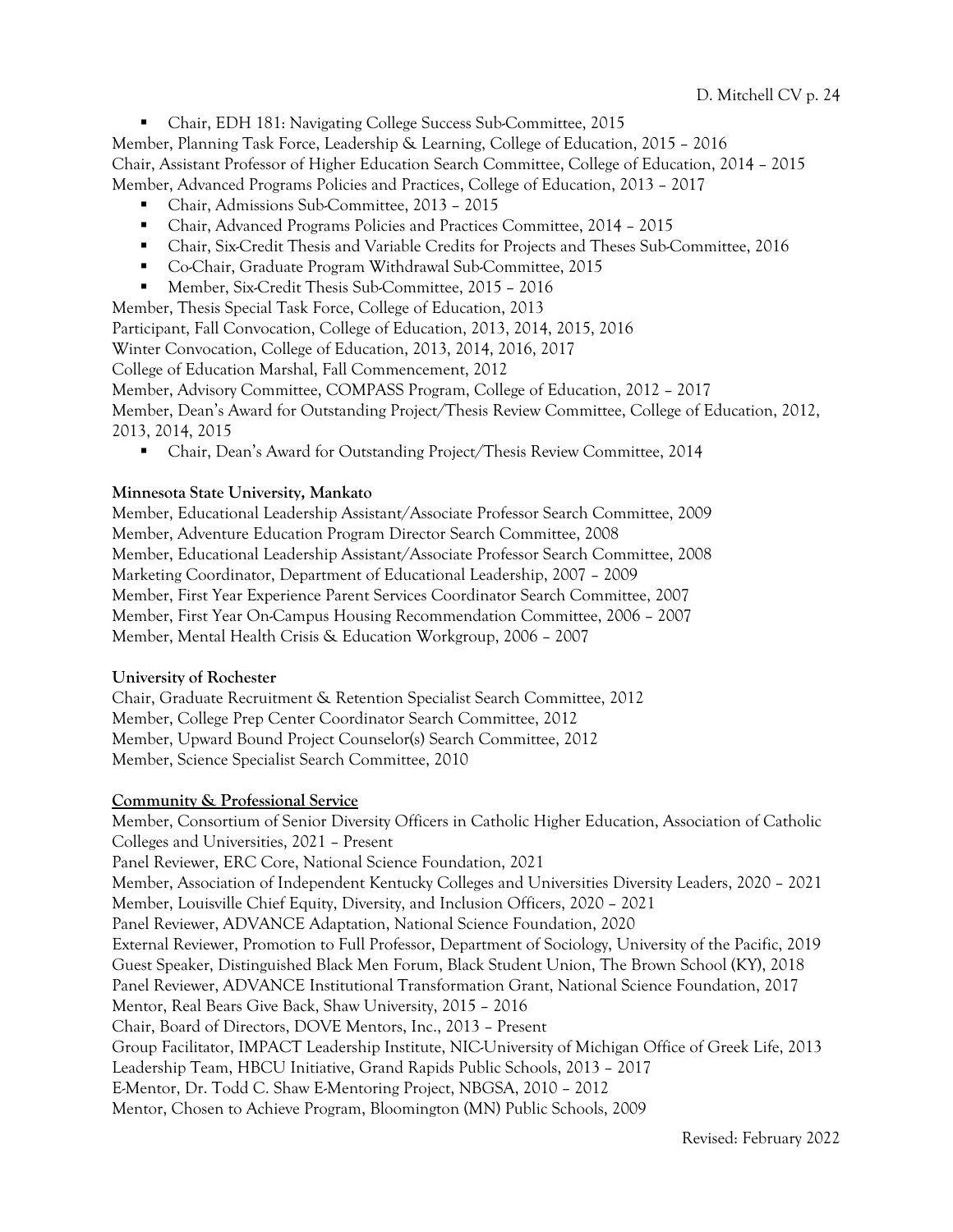Board of Directors, Minnesota State University, Mankato Alumni Association, 2007 – 2010 Diversity Facilitator, Greater Mankato Diversity Council, 2007 – 2008

### **Professional Associations, Involvement & Service**

American College Personnel Association (ACPA)

- Scholar-Mentor, Emerging Scholars Workshop, Coalition on Men and Masculinities, 2016
- Proposal Reviewer, ACPA Coalition for Lesbian, Gay, Bisexual and Transgender Awareness Research Grant Competition, 2015, 2016
- § Proposal Reviewer, Annual Convention, 2013, 2015, 2016
- Reviewer, ACPA Commission for Admissions, Orientation, and First-Year Experience Awards, 2013

American Educational Research Association

- § Poster Review Committee, Division J, Annual Meeting, 2014
- Proposal Reviewer, Annual Meeting, 2013, 2018, 2019

Association for the Study of Higher Education

- § Proposal Reviewer, Annual Conference, 2013, 2014, 2017, 2018
- Proposal Reviewer, Council on Ethnic Participation Pre-Conference, 2013
- National Association of Student Affairs Professionals

§ Proposal Reviewer, Annual Conference, 2015

National Association of Diversity Officers in Higher Education

#### **Honor Associations**

Alpha Kappa Mu National Honor Society Beta Kappa Chi National Scientific Honor Society Phi Kappa Phi Honor Society

#### **Community & Social Affiliations, Involvement & Service**

Life Member, Kappa Alpha Psi Fraternity, Inc. Free & Accepted Mason (Prince Hall Affiliated), Most Worshipful Prince Hall Grand Lodge of New York

#### **Strategic Planning Consultation**

West End School, Louisville, KY. 2018

#### **Program Evaluation**

University of Minnesota Twin Cities Common Ground Consortium Program, Minneapolis, MN. 2009

# **INTERVIEWS, MEDIA APPEARANCES, & RESEARCH REFERENCES**

- 47. On the move: Donald "DJ" Mitchell Jr. (2022, January 25). *Diverse: Issues in Higher Education*. Available at https://www.diverseeducation.com/on-the-move/article/15287774/donald-dj-mitchell-jr
- 46. New hires, promotions on Long Island. (2022, January 14). *Long Island Press*. Available at https://www.longislandpress.com/2022/01/14/new-hires-promotions-on-long-island-20/
- 45. Molloy College appoints new VP for diversity, equity & inclusion. (2021, December 28). *Long Island Business News*. Available at https://libn.com/2021/12/28/molloy-college-appoints-new-vp-for-diversityequity-inclusion/
- 44. Ruff, J. (2021, December 22). 2020 Diverse Emerging Scholar appointed inaugrual VP for DEI at Molloy College. *Diverse: Issues in Higher Education*. Available at https://www.diverseeducation.com/news-roundup/article/15286693/2020-diverse-emerging-scholarappointed-inaugrual-vp-for-dei-at-molloy-college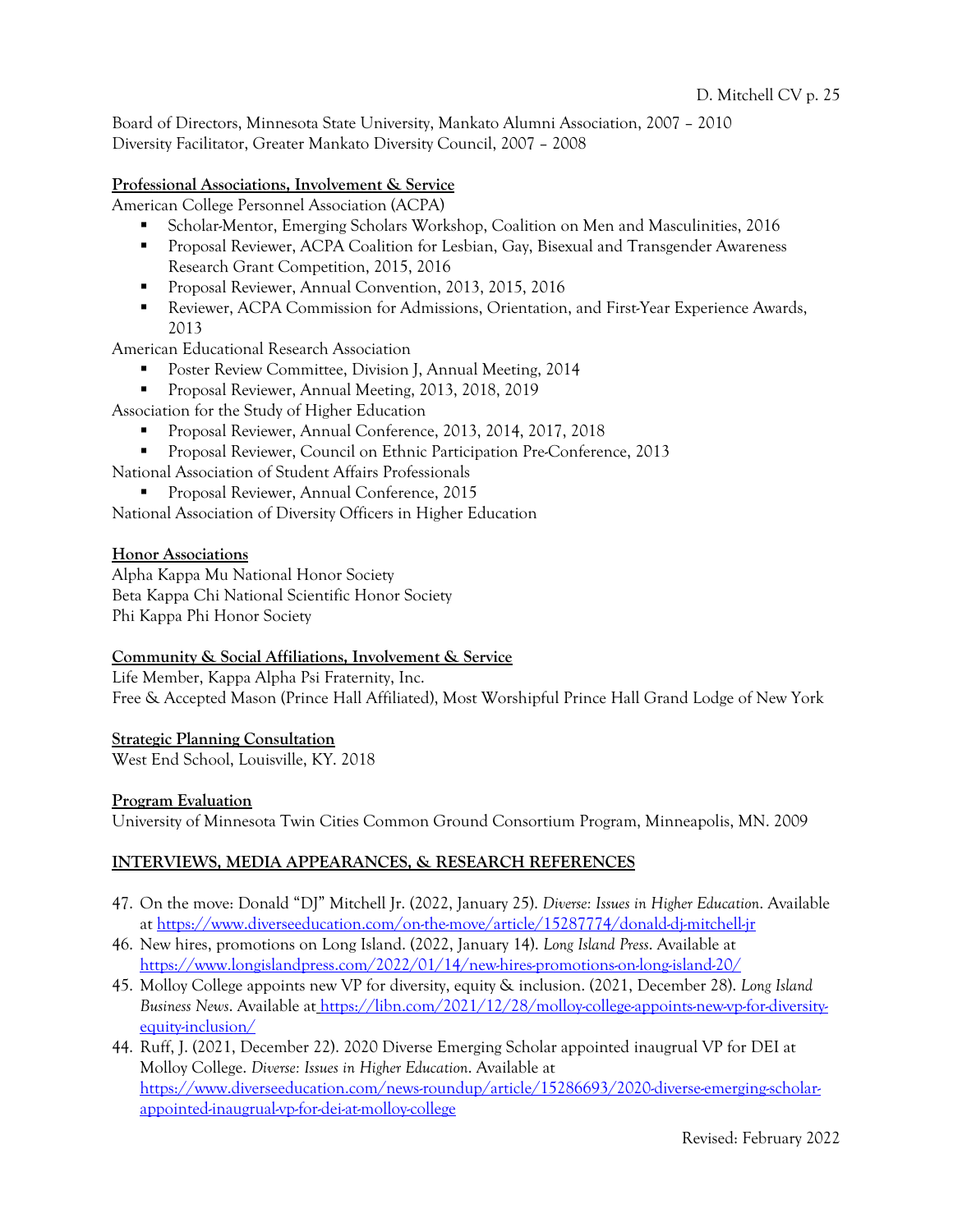- 43. Barmash, J. (2021, December 20). LI college names first VP of diversity, inclusion. *Patch*. Available at https://patch.com/new-york/rockvillecentre/li-college-names-first-vp-diversity-inclusion
- 42. A trio of Black scholars who have been appointed to diversity administrative roles. (2021, December 17). *Journal of Blacks in Higher Education*. Available at https://www.jbhe.com/2021/12/a-trio-of-blackscholars-who-have-been-appointed-to-diversity-administrative-roles/
- 41. Molloy College in Rockville Centre appoints first vice president of diversity. (2021, December 16). *Long Island Herald*. Available at https://www.liherald.com/rockvillecentre/stories/molloy-college-in-rockvillecentre-appoints-first-vice-president-of-diversity,137090
- 40. DJ Mitchell departing Bellarmine for new diversity, equity and inclusion role at Molloy College (2021, December 8). *Bellarmine University News*. Available at https://www.bellarmine.edu/news/archives/2021/12/08/dj-mitchell-departing-bellarmine-for-newdiversity-equity-and-inclusion-role-at-molloy-college/
- 39. Molloy College announces Donald "DJ" Mitchell, Jr. to be inaugural vice president for diversity, equity and inclusion (2021, December 7). *Molloy College News and Events*. Available at https://www.molloy.edu/about-molloy-college/news-and-events/news-archive/donald-dj-mitchell-jr-tobe-first-molloy-college-vp-for-dei
- 38. Three named inaugural diversity, equity and inclusion faculty fellows for 2021-2022 academic year. (2021, August 9). *Bellarmine University News*. Available at https://www.bellarmine.edu/news/archives/2021/08/09/inaugural-diversity-equity-inclusion-facultyfellows/
- 37. Pride Month: BU celebrates progress in becoming a welcoming community. (2021, June 9). *Bellarmine University News and Events.* Available at https://www.bellarmine.edu/news/archives/2021/06/09/pridemonth-bu-celebrates-progress-in-becoming-a-welcoming-community/
- 36. A year of progress on diversity, equity and inclusion. (2021, May 28). *Bellarmine Blog.* Available at https://www.bellarmine.edu/blog/article/posts/2021/05/28/a-year-of-progress-on-diversity-equity-andinclusion/
- 35. Thomas, J. (2021, January 28). Meet Leadership Louisville Center's newest Bingham Fellows. *Louisville Business First.* Available at https://www.bizjournals.com/louisville/news/2021/01/28/meet-leadershiplouisville-center-s-newest-bingham.html
- 34. After 4-star rating, Bellarmine sees Campus Pride Index as tool to improve LGBTQ+ campus life. (2020, June 26). *Bellarmine University News.* Available at https://www.bellarmine.edu/news/archives/2020/06/26/after-4-star-rating-bellarmine-sees-campuspride-index-as-tool-to-improve-lgbtq-campus-life/
- 33. A quartet of Black scholars who are taking on new assignments in higher education. (2020, February 28). *Journal of Blacks in Higher Education*. Available at https://www.jbhe.com/2020/02/a-quartet-ofblack-scholars-who-are-taking-on-new-assignments-in-higher-education/
- 32. Thomas, J. (2020, February 28). Bellarmine University appoints first chief diversity officer. *Louisville Business First.* Available at https://www.bizjournals.com/louisville/news/2020/02/28/bellarmineuniversity-appoints-first-chief.html
- 31. 2020 Diverse Emerging Scholar Dr. Donald 'DJ' Mitchell, Jr. named Bellarmine U's diversity chief. (2020, February 26). *Diverse: Issues in Higher Education*. Available at https://diverseeducation.com/article/168185/
- 30. Mitchell appointed to lead Bellarmine's diversity, equity and inclusion initiatives (2020, February 25). *Bellarmine University News.* Available at https://www.bellarmine.edu/news/archives/2020/02/25/djmitchell-diversity-equity-inclusion-chief/
- 29. Watson, J. (2020, January 23). 2020 emerging scholars: Embracing intersectionality. *Diverse: Issues in Higher Education*, *36*(24), p. 21. Available at https://diverseeducation.com/article/164570/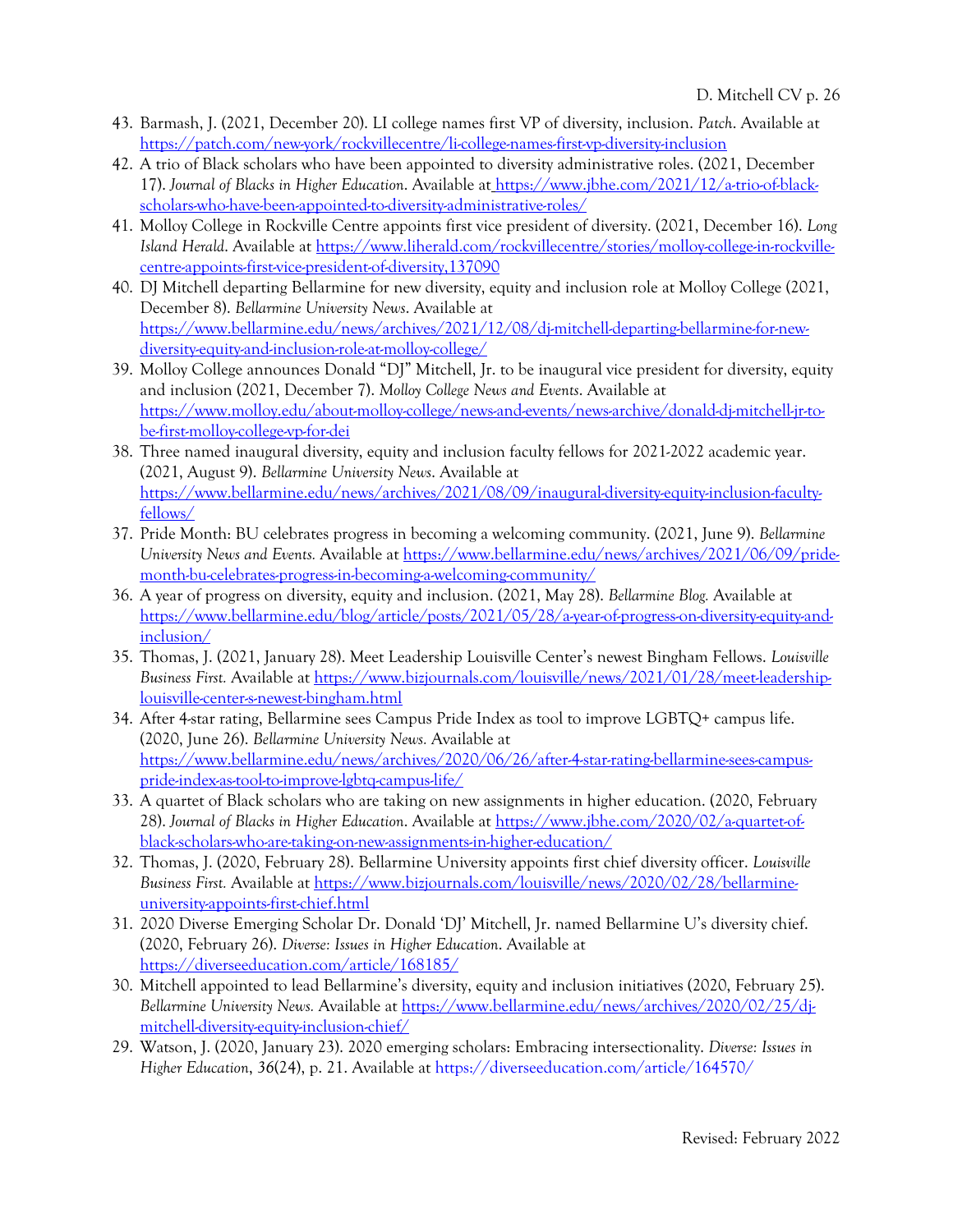- 28. Three Black scholars presented with notable awards. (2018, December 7). *Journal of Blacks in Higher Education*. Available at https://www.jbhe.com/2018/12/three-black-scholars-presented-with-notableawards/
- 27. Jones, L. (2018, August 24). New semester, old challenges for fraternities, sororities. *Diverse Issues in Higher Education*. Available at http://diverseeducation.com/article/124158/
- 26. International students learn about race and racism while pursuing higher education in the USA. (2017, July 25). *Sage Insights*. Available at http://connection.sagepub.com/insight/
- 25. Four African American men assuming new faculty roles. (2017, July 7). *Journal of Blacks in Higher Education*. Available at https://www.jbhe.com/2017/07/four-african-american-men-assuming-newfaculty-roles/
- 24. Perron, E. (2017, February 6). GV professor to examine relevance of historically Black colleges, universities. *Grand Valley Lanthorn*. Available at http://www.lanthorn.com/article/2017/02/historically-black-universities-discussion (link deactivated)
- 23. GVSU professor describes SelectedWorks as a "living CV or resumé." (2016, May 24). *DC Telegraph*. Available at https://blog.digitalcommons.bepress.com/2016/05/24/gvsu-professor-describesselectedworks-as-a-living-cv-or-resume/
- 22. Prestigious awards for a pair of African American scholars. (2016, January 22). *Journal of Blacks in Higher Education*. Available at https://www.jbhe.com/2016/01/prestigious-awards-for-a-pair-of-africanamerican-scholars/
- 21. McVicar, B. (2015, November 30). Protesters demand 10 percent Black faculty, Michigan universities lag. *MLive*. Available at http://www.mlive.com/news/grandrapids/index.ssf/2015/11/as\_protestors\_push\_for\_10\_perc.html#incart\_most-comments
- 20. Arnett, A. (2015, August 18). Fisher challenge: Figuring out what's fair. *Diverse Issues in Higher Education.* Available at http://diverseeducation.com/article/77324/
- 19. Arnett, A. (2015, May 20). Identity theft? Scholars debate cultural appropriation in Greek life. *Diverse Issues in Higher Education.* Available at http://diverseeducation.com/article/73034/
- 18. Donald Mitchell [video file]. (2015, May 8). *Minnesota State University, Mankato Alumni Association Distinguished Alumni Awards 2015.* Available at https://www.youtube.com/watch?v=QoHHUKRAPu4&feature=youtu.be
- 17. Dr. Donald Mitchell: Race-related studies within journals of higher education [video file]. (2015, April 15). *American College Personnel Association Video on Demand*. Available at http://videos.myacpa.org/drdonald-mitchell-race-related-studies-within-journals-of-higher-education (link deactivated)
- 16. Celebrating scholarship: Donald Mitchell [video file]. (2015, April 9). *Grand Valley State University University Libraries "Celebrating Scholarship" Video Series*. Available at https://www.youtube.com/watch?v=JM78-D-95eo
- 15. Ayoub, N. (2015, April 6). Selected new books on higher education. *Chronicle of Higher Education*. Available at http://chronicle.com/article/Selected-New-Books-on-Higher/229067/
- 14. Taylor, A. (2015, April 4). Many HBCUs are on the brink of death: Here's why. *Financial Juneteenth*. Available at http://financialjuneteenth.com/many-hbcus-on-the-brink-of-death-heres-why/.
- 13. Jacobs, P. (2015, March 30). There's an unprecedented crisis facing America's historically Black colleges. *Business Insider*. Available at http://www.businessinsider.com/hbcus-may-be-more-in-danger-ofclosing-than-other-schools-2015-3.
- 12. Center for African American Research & Policy examines "intersectionality." (2014, December 15). *Journal of Blacks in Higher Education*. Available at http://www.jbhe.com/2014/12/center-for-africanamerican-research-and-policy-examines-intersectionality/
- 11. Journals in the field of higher education: A racial analysis. (2014, November 20). A*merican College Personnel Association eCommunity*. Available at http://www.multibriefs.com/briefs/acpaorg/ACPAORG112014.php#8